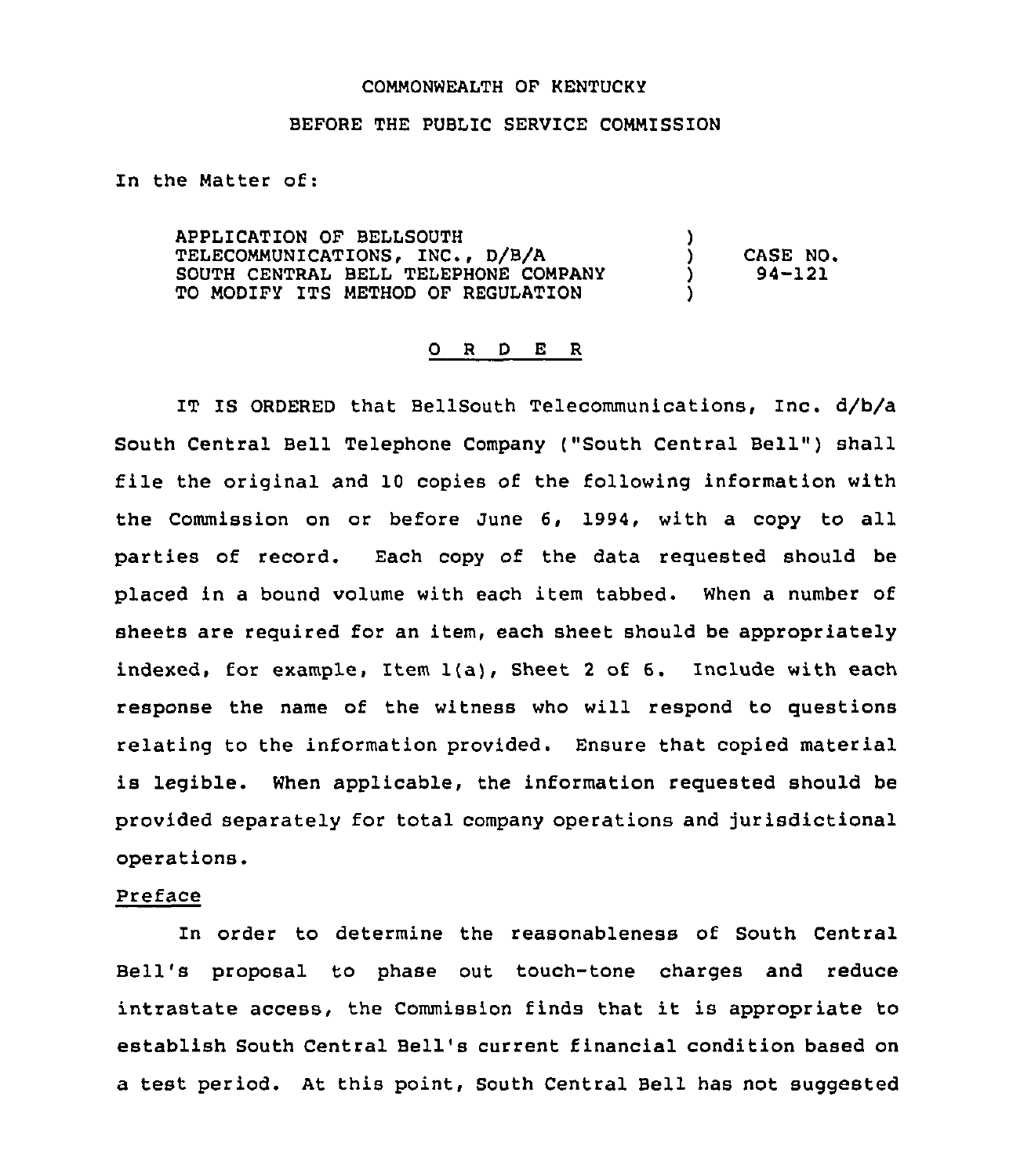a test period, but the Commission finds that the calendar year 1993, or a 12-month period ending subsequent to 1993, should be used. The selected period should be consistently applied in responding to the following questions.

l. a. For the test period provide the net operating income based on a range of equity returns from 10-14 percent at one percent intervals using jurisdictional capitalization and debt costs &8 defined in other responses of this data request.

b. At the same intervals, show the revenue sufficiency or deficiency incorporating standard adjustments and normalized test-period net operating incomes as determined in other responses. Standard adjustments are defined as BellSouth Advertising and Publishing Company ("BAPCO"), concessions, lobbying activities, contributions and donations, social or service organization memberships, institutional advertising as defined by 807 KAR 5:016, and other disallowances not properly chargeable to net operating income.

c. Using normalized net operating income adjusted for the proposed reductions to access and touch tone, determine adjusted return on equity.

2. The Revised Incentive Plan expires at the end of Nay 1994. Will South Central Bell agree to another point-of-test filing in the event that no decision can be reached in this case by December 1, 1994?

3. If South Central Bell's proposal is rejected and the Revised Incentive Plan is continued, what recommendations or

 $-2-$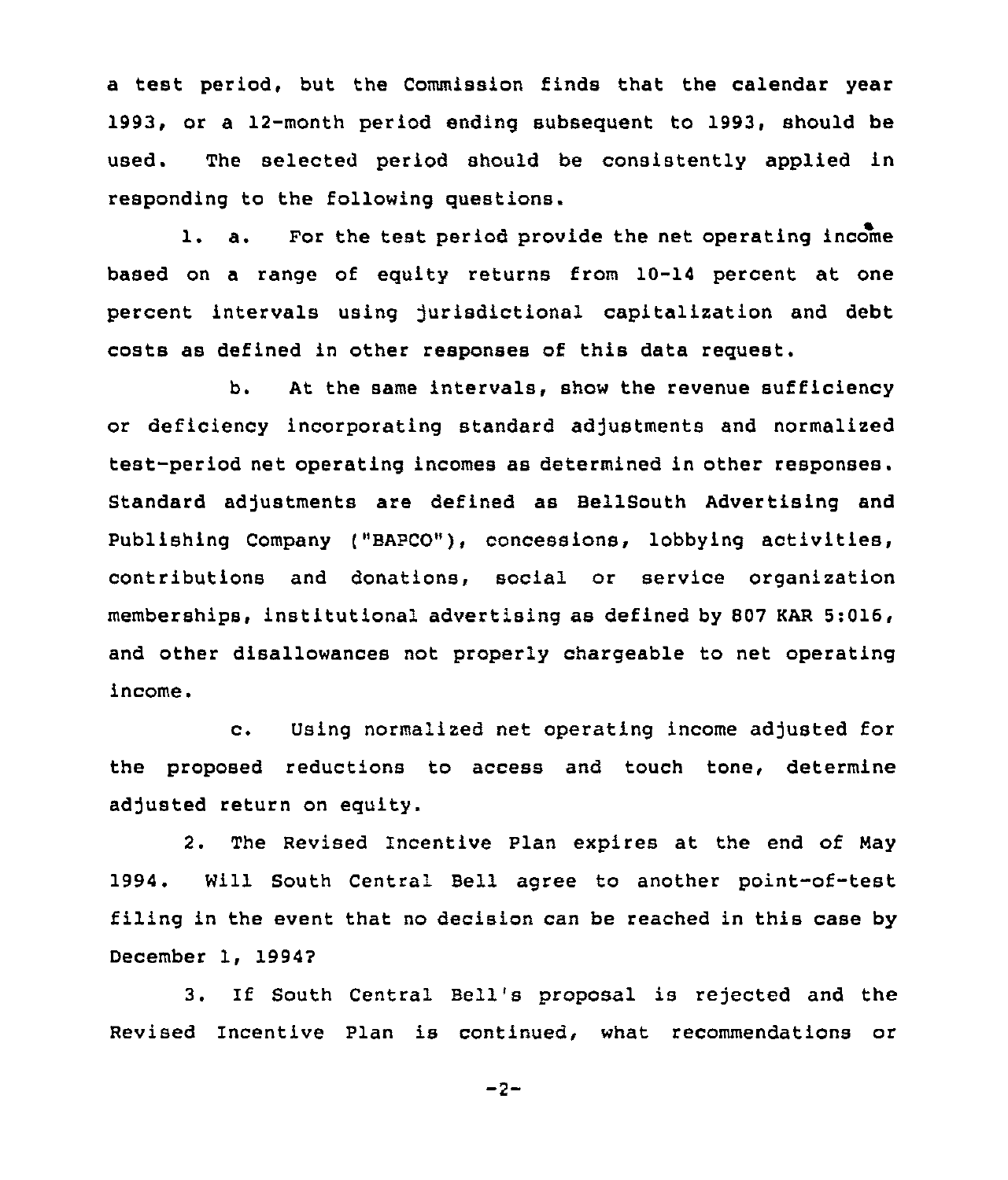modifications to the plan would South Central Bell propose? Explain fully.

4. a. Provide the rationale for a conversion of South Central Bell's books from the Uniform System of Accounts ("USoA") to Generally Accepted Accounting Principles ("GAAP") for reporting purposes to the Commission.

b. Provide the current income statement in the proposed form, GAAP, and identify the differences from the USoA.

c. How long does South Central Bell propose to use the dual accounting structure  $-$  i.e., what is "until no longer deemed necessary" ?

5. Compare and contrast the Price Cap Plan filed in Kentucky with the major points and conditions of those filed in other states by BellSouth. Provide copies of price-cap plans filed in other BellSouth jurisdictions. Also, provide details of Alternative Regulatory Plans that have been proposed or are in use in other BellSouth states.

6. Provide a copy of the price cap plan under which BellSouth operates at the Federal Communications Commission.

7. Provide a copy of all data requests from and the replies to the Louisiana Commission regarding the rate cap plan filed in that jurisdiction.

8. Describe in detail the procedural history of BellSouth's price cap filing in Florida from the date of filing until today.

9. Explain in detail each new debt financing and refinancing of South Central Bell occurring since the adoption of the new USoA.

 $-3-$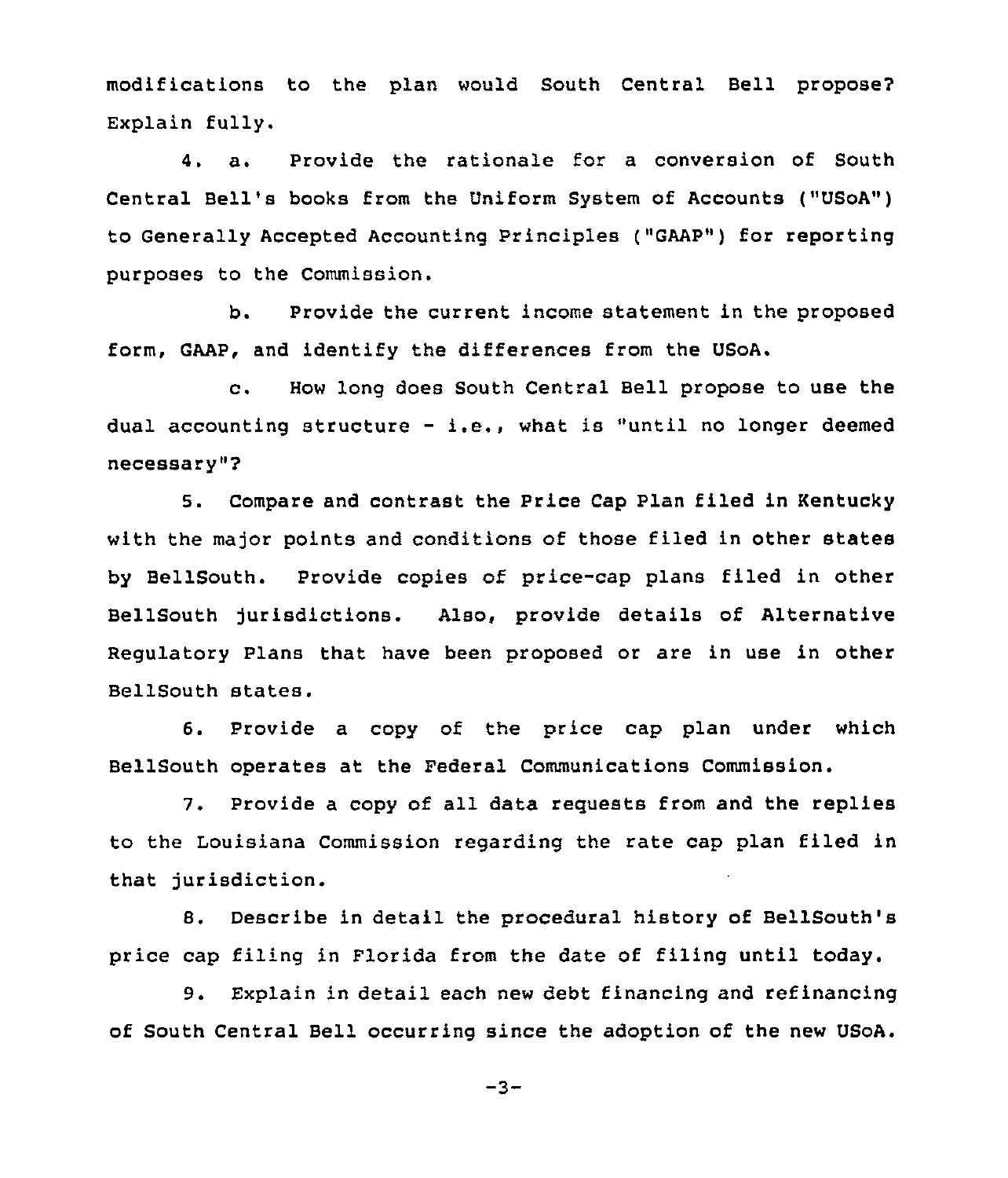At a minimum, give the amount refinanced, old interest rate and term, new amount financed, new interest rate and term, and accounting treatment with applicable journal entries of any unamortized premium or discount and issuance costs.

10. Provide a projection of earnings for South Central Bell for the present year and each year through 1999.

11. Provide a copy of South Central Bell's Strategic Plan.

12. Complete all attached schedules for the test period, the 12 months immediately preceding the test period, and the calendar year preceding the test period, unless otherwise indicated on the schedules.

13. Provide the detailed workpapers showing calculations supporting all adjustments made to test-period revenue, expense, investment, and reserve accounts to arrive at normalized levels used in determining revenue requirements. Explain in detail why each adjustment was required. Explain completely all components used in each calculation, including the methodology used and all assumptions applied in the derivation of each adjustment. Index each calculation to the proposed adjustment which it supports.

14. For each of the <sup>12</sup> months in the test period, list any revenues reserved or deferred, the month they were deferred or reserved, and the reason for the deferral or reserve. Also list revenues which were reversed from a deferral or reserve account which were not originally recorded in the test period. Provide a copy of all journal entries affecting revenue accounts during the test period.

 $-4-$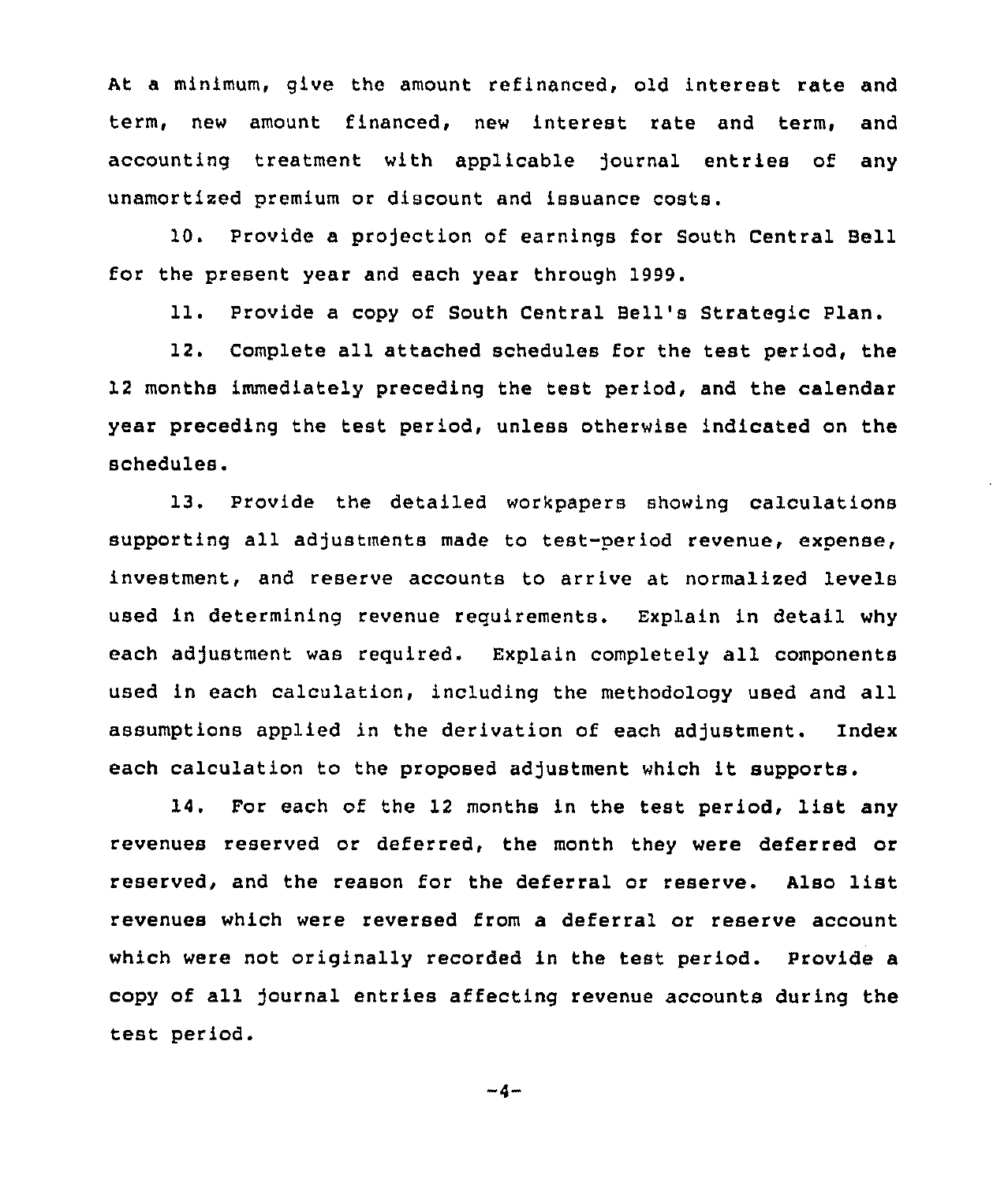15. a. Provide <sup>a</sup> schedule in comparative form showing the total Kentucky and Kentucky jurisdictional operating expense account balances for the test period, the 12 months preceding the test period, and the calendar year preceding the test period for each account or subaccount included in South Central Bell's annual report. List the percentage increase of each year over the prior year.

b. Provide a schedule in comparative form listing the total Kentucky and Kentucky Jurisdictional revenue accounts for the 12 months of the test period, the 12 months preceding the test period, and the calendar year preceding the test period.

16. Provide an analysis of other operating taxes for the test period, the 12 months preceding the test period, and the calendar year preceding the test period.

17. Provide all workpapers supporting Schedules C-6, C-7, C-B, C-B.1, C-8.2 and C-9, At a minimum, the workpapers should show the date, vendor, dollar amount, voucher number, and a description of each expenditure that individually exceeds \$500.

1S. Provide the 8ollar amount of employee concession telephone service for the 12 months of the test period. Include any individual, organisation, or group receiving free or reduced service. Include any concession service provided to others who are not Kentucky employees of Bouth Central Bell.

19, Provide a detailed monthly income statement on a Kentucky combined and Kentucky jurisdictional basis for each month after the

-5-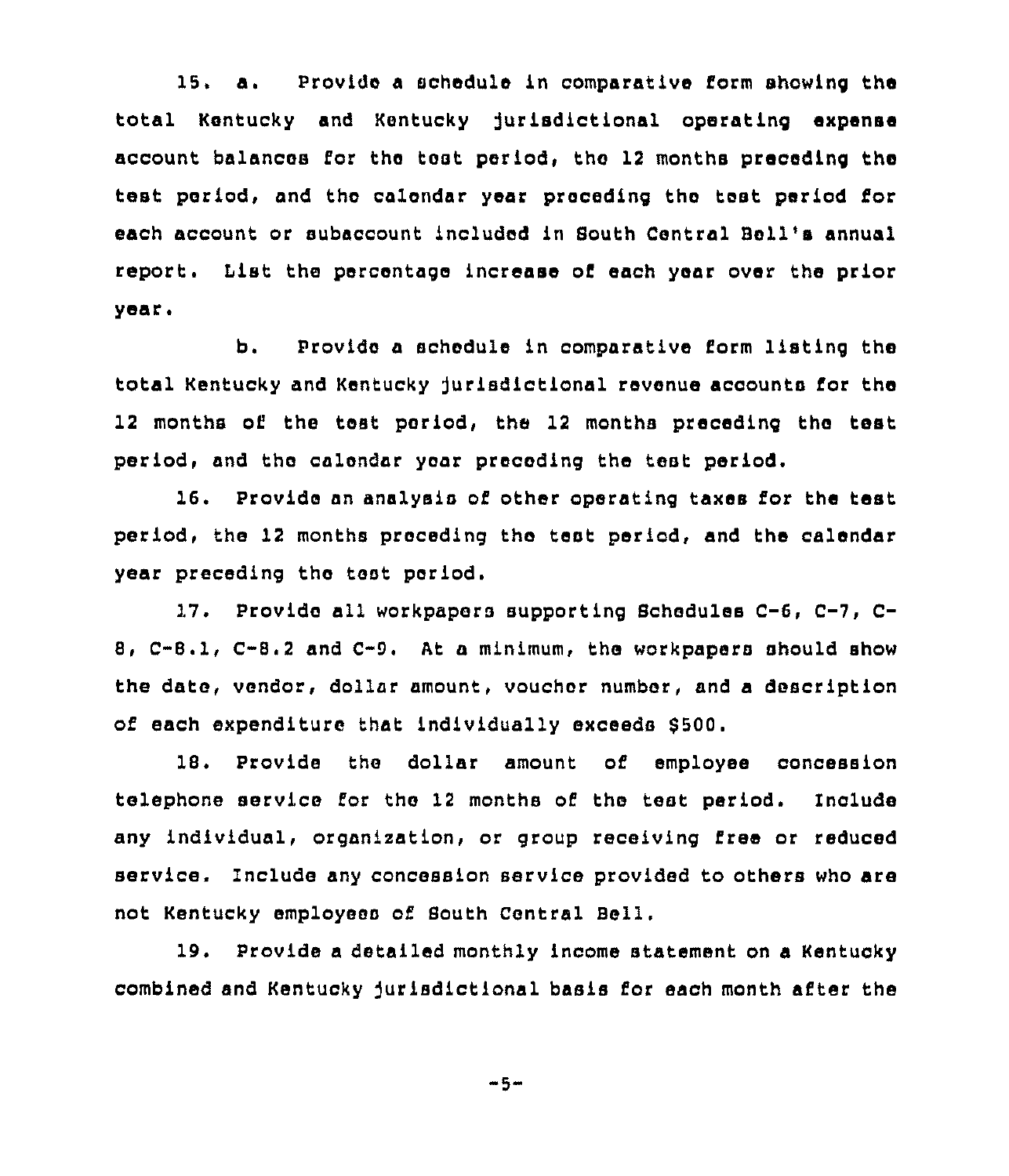test period, including the month in which the hearing ends, as the information becomes available.

20. Provide a calculation of the average ( 13-month) and the end-of-period debt and equity ratio, the average (13-month) and end-of-period composite interest cost, and preferred stock cost for the 12 months of the test period for the parent company and for the consolidated companies including all subsidiaries. Provide this information on the appropriate schedules and formats attached.

21. Provide one copy of all computer diskettes which contain formal exhibits and workpapers in support of the filings in this proceeding and any workpapers supporting adjustments in this proceeding. oding and any workpapers supporting adjustments in thit<br>eding.<br>22. a. Provide on a total Kentucky and Kentucky jurisdic<br>1 basis a determination of rate base and capitalization

tional basis a determination of rate base and capitalisation (including Job Development Investment Credit) at the end of the test period using criteria specified in past Orders of the Commission with supporting documentation and workpapers.

b. Reconcile any difference between the level of rate base and capitalization for the total Kentucky and Kentucky Jurisdictional amounts.

23. Provide the capital structure at the end of each of the periods as shown in Format 1.

24. a. Provide <sup>a</sup> list of all outstanding issues of longterm debt as of the end of the latest calendar year with the related information as shown in Format 2a. Report in Column (k) of Format 2a the actual dollar amount of debt cost for the year.

 $-6-$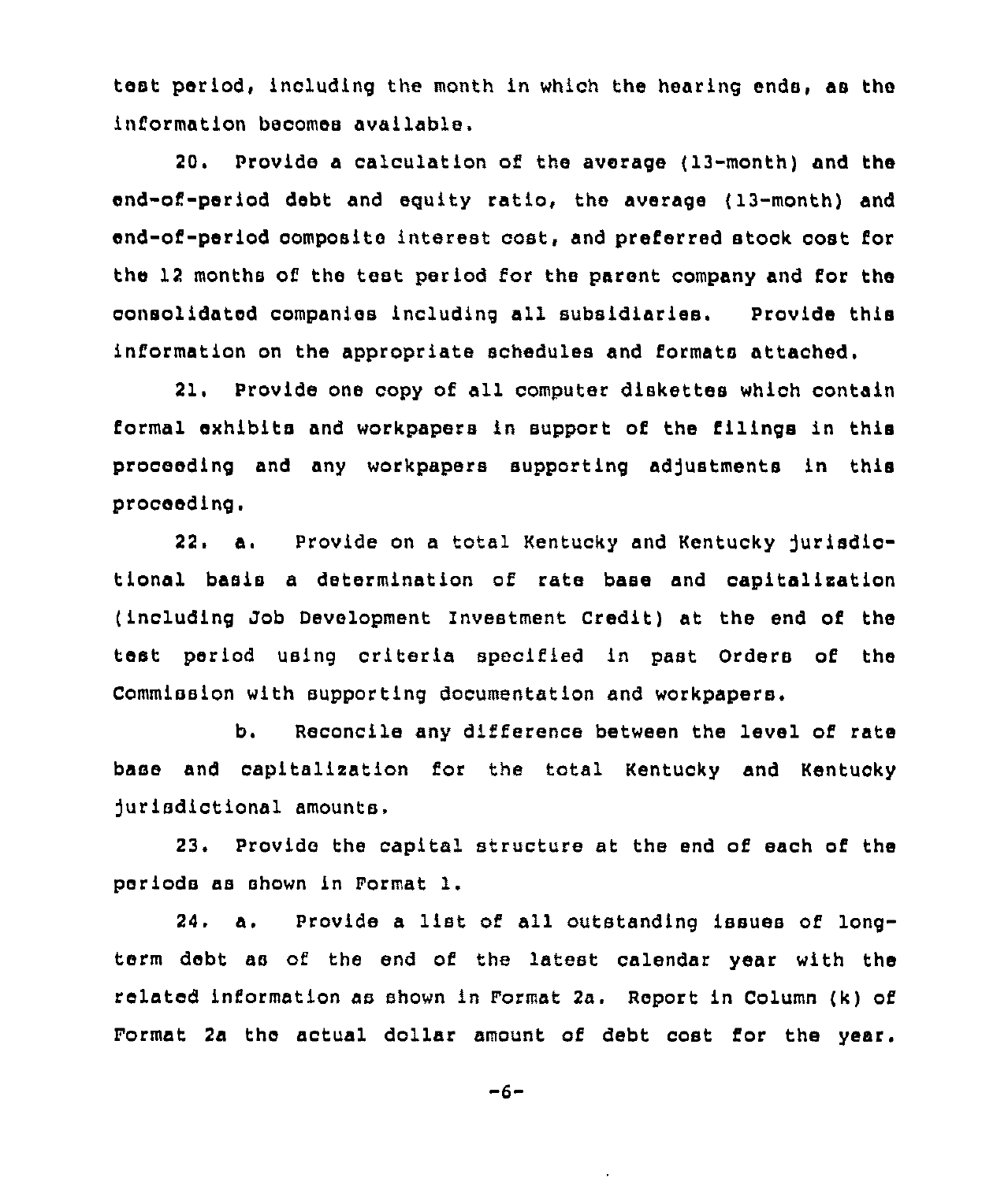Compute the actual and annualised composite debt cost rates and report them in Column  $(j)$  of Format 2a.

b. Provide an analysis of end-of-period, short-term debt and a calculation of the average, and end-of-period cost as shown in Format 2b.

25. Provide <sup>a</sup> list of all outstanding issues of preferred stock as of the end of the latest calendar year as shown in Format 3. Report in Column (h} of Format <sup>3</sup> the actual dollar amount of preferred stock cost accrued or paid during the year. Compute the actual and annualised preferred stock cost and report the results in Column (g) of Format 3.

26. a. List all common stock issued in the primary market during the most recent 5-year period as shown in Format 4a.

b. Provide the common stock information on a quarterly and yearly basis for the most recent <sup>5</sup> calendar years available, and through the latest available quarter as shown in Format 4b.

c. Provide monthly market price figures for common stock for each month during the most recent 5 calendar years and for the months through the date the application was filed, List all stock splits and stock dividends by date and type.

27. Provide a computation of fixed charge coverage ratios for the 11 most recent calendar years as shown in Format 5.

28. Provide, in comparative form, a total company income statement, a statement of changes in financial position, a statement of cash flows, a statement of changes in owner's equity,

$$
-7-
$$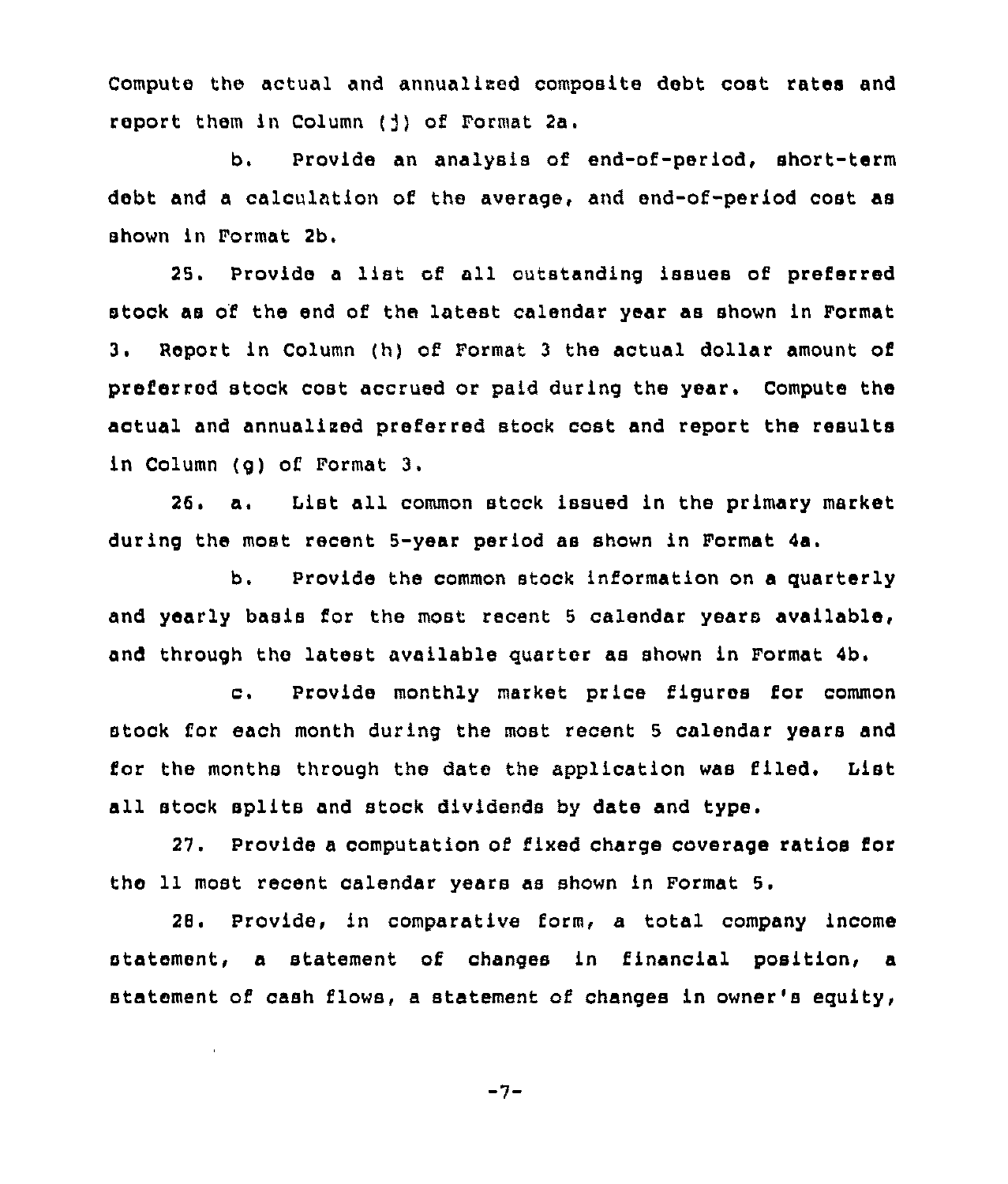and a balance sheet for the most recent calendar year and the immediately preceding year.

29. Provide a detailed analysis of the retained earnings account for the most recent calendar year and the immediately preceding year.

30. Provide rates of return in Format 32.

31. Provide a calculation of the rate or rates used to capitalize interest during construction for the most recent calendar year and the <sup>3</sup> preceding calendar years. Explain each component used in the calculation of this rate.

32. Why is each service or group of services placed in a particular tier? Discuss relevant technical or service market characteristics, sources of actual or impending service competition, and the importance of network configuration.

33. Explain the criteria that will be used to move any particular service from one service tier to another.

a. If no criteria exist, explain how these decisions will be made.

b. Explain whether the degree of market competition facing <sup>a</sup> particular service should be <sup>a</sup> critical factor in the decision to allow service matriculation between tiers.

34. Compare the rationale and criteria for moving a service between service tiers to those upon which a petition for reduced regulation under KRS 27B.512 and 27S.514 would be based.

35, Explain how the pricing strategy and methodology will differ between services exempted pursuant to KRS 278.512 and

 $-8-$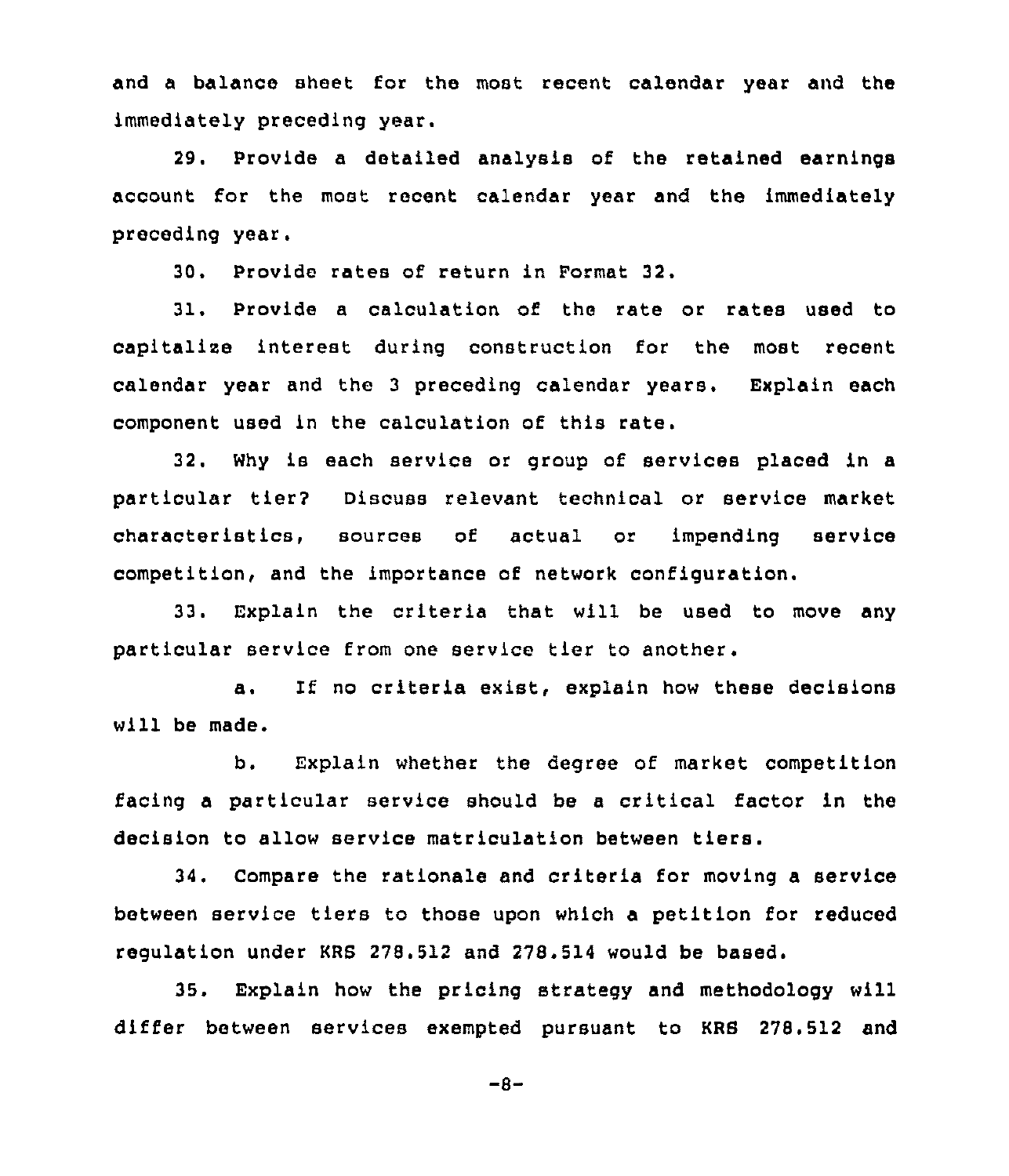278.514 and services in either the interconnection or non-basic tiers.

36. Revenue derived from services exempted from regulation pursuant to KRS 278.512 and 278.514 goes "below the line" and flows to stockholders. Do increased revenues derived from non-basic services stay "above the line," while not increasing support of basic services, but nonetheless flowing to stockholders? Explain.

37. Consider the services placed in either the interconnection or non-basic tier.

a. As long as the Service Price Index ("SPI") is less than or equal to the Price Regulation Index ("PRI"), does the ability to meet competition mean that South Central Bell may charge different prices for the same service to different customers? Explain.

b. Can this be done now through special contract? If so, what is the advantage of the plan over current regulatory procedure? Explain.

38. Can shortrun returns be enhanced by allowing the quality of service to decline (lower costs)? For non-basic services for which there is not a high degree of competition, explain the safequards which will prevent a deterioration of service quality.

39. Refer to Exhibit FLG-1, page 6. The Gross Domestic Product-Price Index ("GDP-PI") is the inflation index which will be the benchmark for basic and interconnection service tier rate increases. Are there elements of the GDP-PI which are not related to providing telephone service? Explain. Is there another

 $-9-$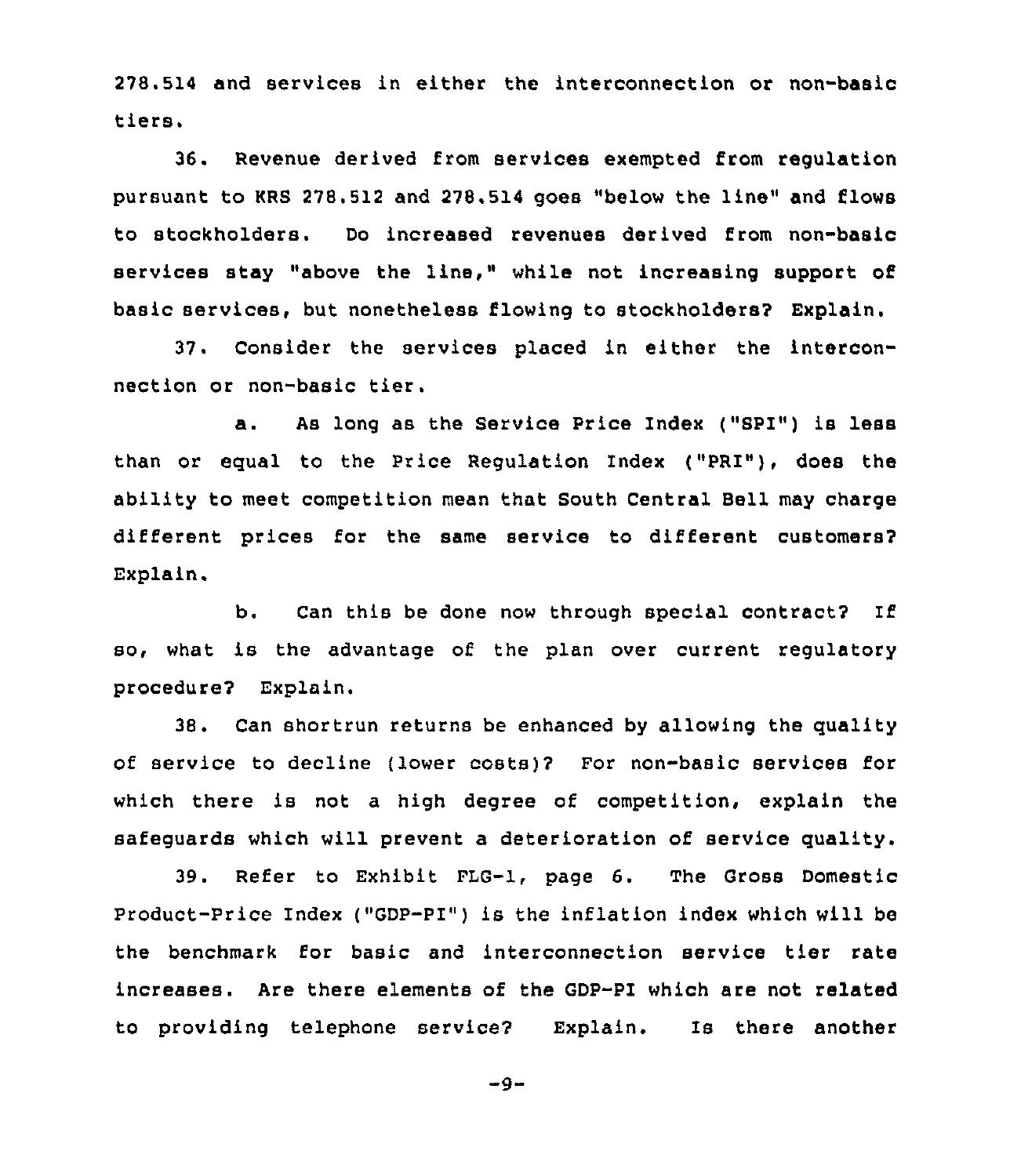inflation measure which more accurately reflects increases in the cost of providing basic telephone service?

40. Could the real cost of providing local service decline at the same time South Central Bell is increasing local rates consistent with the GDP-PI? If no, why not2

41. Could inflation as measured by the GDP-PI differ substantially from inflation (or deflation) relative to telecommunications services and products in the future2 If so, what other measures could be considered for use in a price cap plan, and what are their potential benefits or drawbacks?

42. Refer to Exhibit FLG-1 at page 6. Explain why SCB would want to defer <sup>a</sup> price increase in the basic service tier.

43. Refer to Section 8, pages <sup>8</sup> and <sup>9</sup> of Exhibit FLG-1.

a. Does an "SPI warranted increase" mean that within a service tier there could be simultaneous rate increases and decreases, as long as there is a net increase in the SPI?

b. How does this eliminate the potential for cross subsidy within a service tier? Explain.

44. Within the interconnection and non-basic service tiers, each service faces varying degrees of market competition. Bearing in mind that services are still tariffed under the proposed plan:

a. Are various services freguently grouped into service packages and offered to customers?

b. Will these service packages necessarily vary between customers, depending upon specific customer reguirements? Explain.

-10-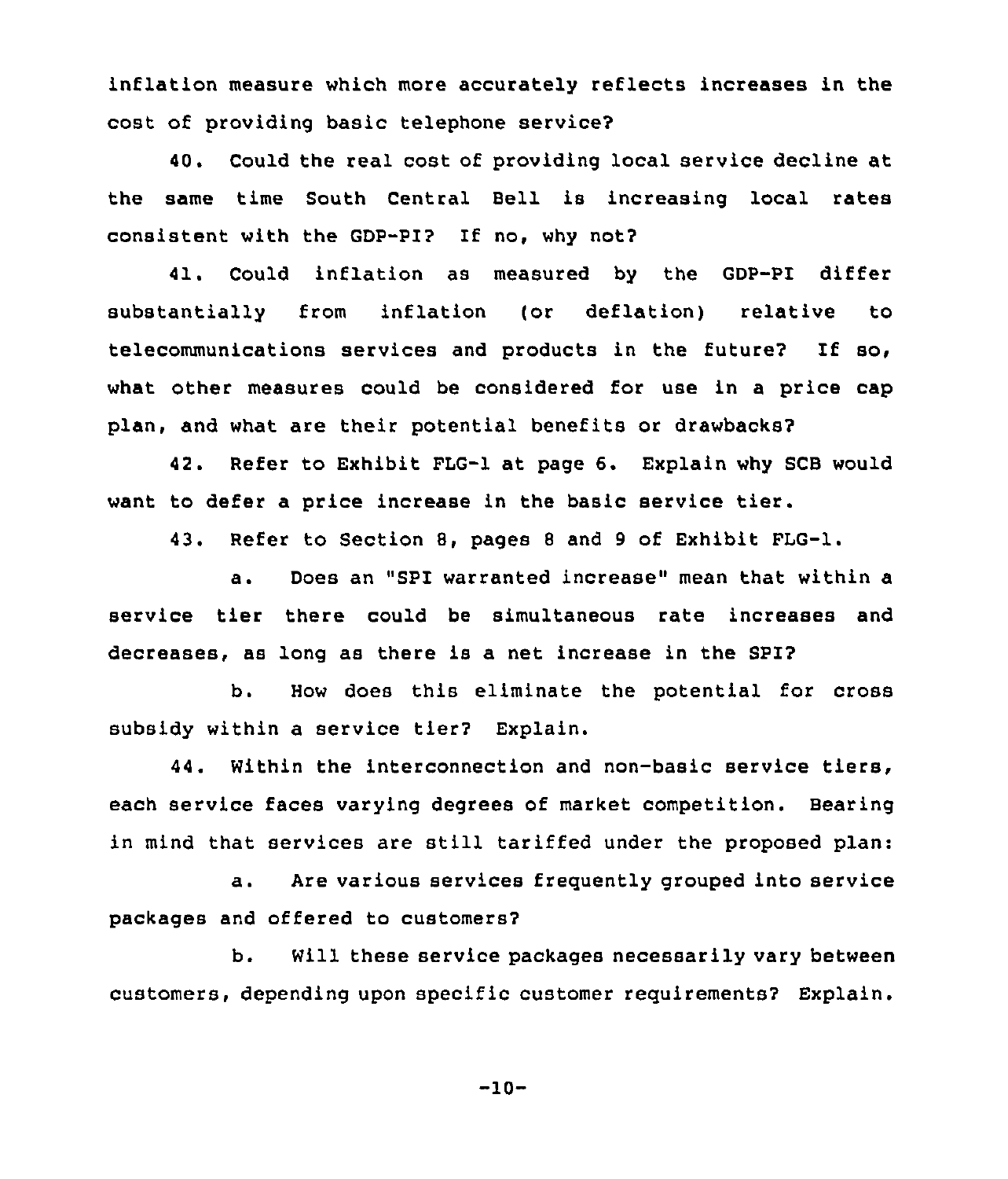c. Does market competition, as it relates to meeting specific customer reguirements, occur using package pricing as opposed to individual pricing? Explain.

d. Given the pricing latitude allowed within a service tier, what prevents South Central Bell from following some form of Ramsey pricing?

e. Given that service packages will be comprised of individual services with varying degrees of competition, is some form of Ramsey pricing necessarily detrimental as long as customer needs (and competition) are being met?

45. Do any institutional barriers place South Central Bell at <sup>a</sup> competitive disadvantage to its competitors? List each barrier and explain any technical characteristics, marketing abilities (including perceived cross price subsidization between services), different regulatory reguirements, regulatory induced cost advantages (LECs receive NTS payments to cover costs which are not present for competitors), or other factors which may allow competitors to price their services below South Central Bell's, despite its best efforts.

46. Refer to Exhibit FLG-1, Section 6C, page <sup>8</sup> of 20. Explain what terms and conditions for services (other than price) South Central Bell may set to meet competition. Are these terms and conditions flexible, such that South Central Bell may be better able to compete on a nonprice basis? Explain.

47. Refer to Exhibit PLG-1, Secticn 6A, pages 5-7 of 20.

-11-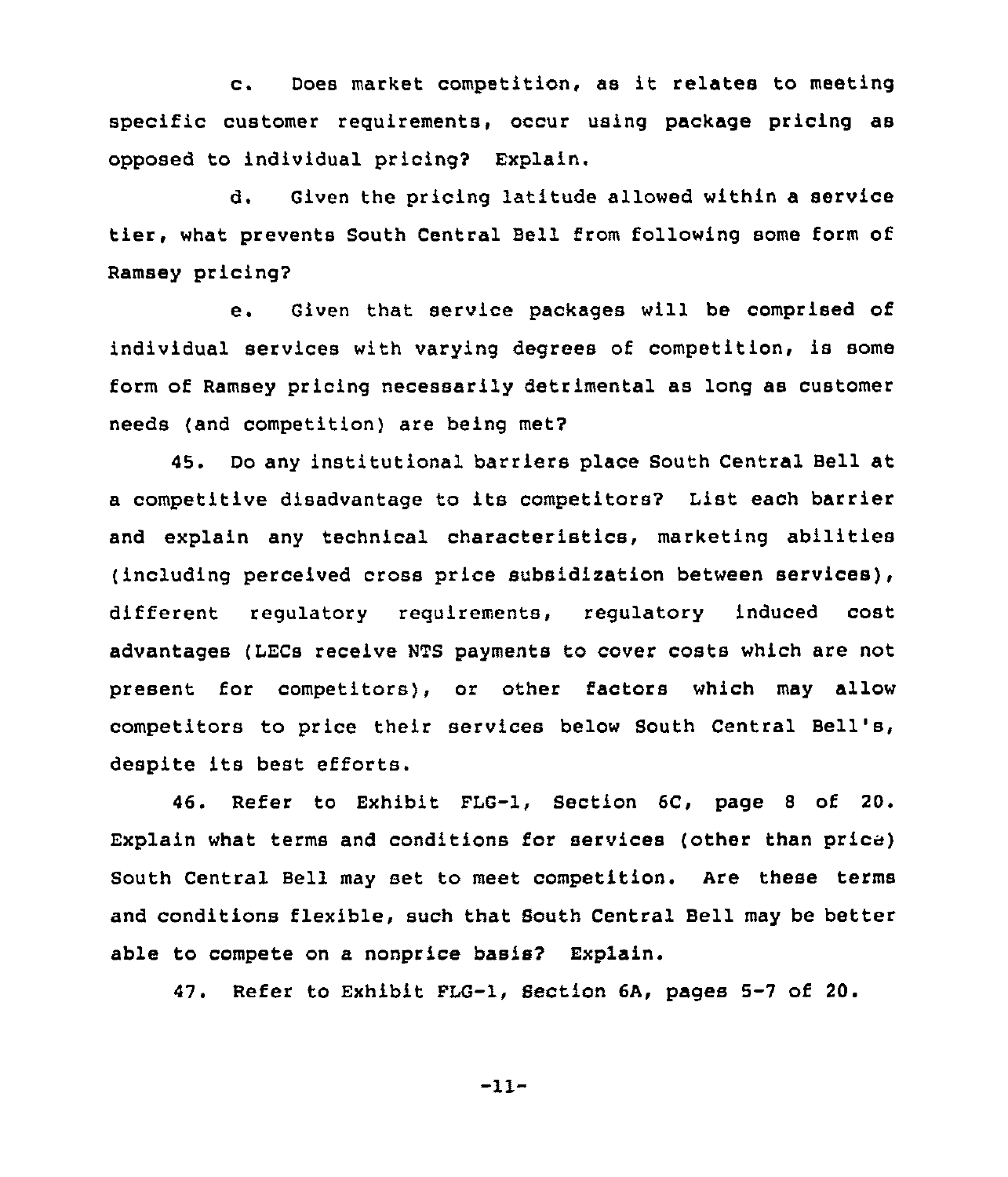a. Is the 3.3 percent inflation threshold analogous to a productivity offset, such that for a change in the GDP-PI between <sup>0</sup> percent and 3.3 percent. the PRI change equals <sup>0</sup> percent? Explain.

b. Explain the basis for choosing a 3.3 percent productivity offset.

c. Explain the derivation of the 3.3 percent productivity offset.

d. Explain why the 3.3 percent productivity offset is only employed for changes in the GDP-PI between <sup>0</sup> percent and 3.3 percent. Would it be appropriate, for example, for <sup>a</sup> 5.0 percent change in the inflation index to translate into a 1.7 percent change in the PRI? Explain the rationale for not employing the productivity offset for higher inflation rates.

48. a. On page <sup>3</sup> at lines <sup>22</sup> and 23, Margaret Greene testifies that basic individual residential line service rates will be frozen until May 31, 1997 and carefully controlled thereafter. Explain how South Central Bell can control these rates if they are pegged to rise each year thereafter at the rate of GDP-PI.

b. If inflation increases rapidly, could captive local ratepayers face annual rate increases of 8-10 percent or even more? If no, explain.

49. On page 10, at lines <sup>3</sup> and 4, Margaret Greene testifies that cable television providers, competitive access providers, interexchange carriers, and power companies are mentioned as possible competitors in providing local service. Should these

-12-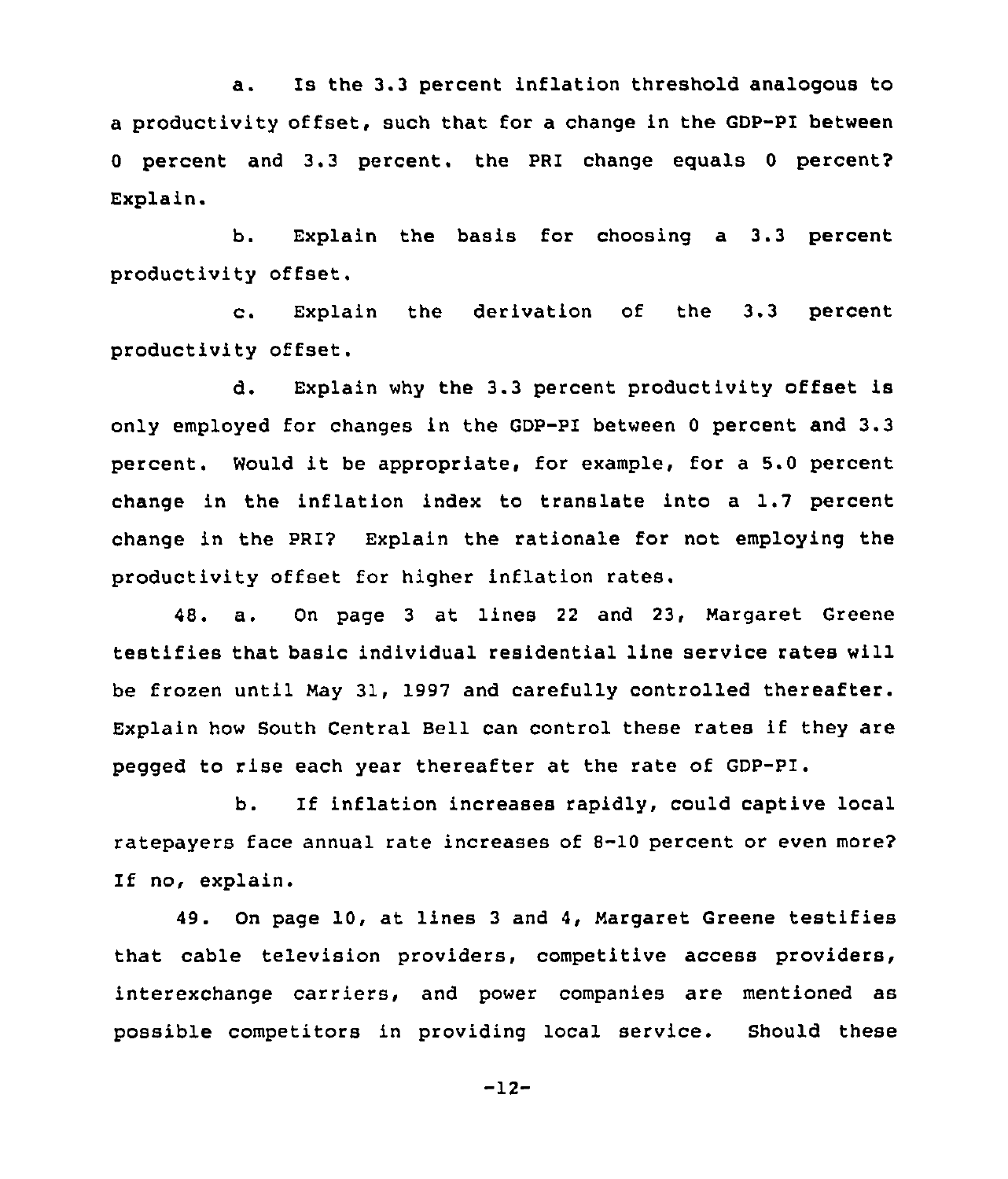entities that wish to enter the local market be subject to traditional regulation in the local market? It no, why not?

50. At pages 10 and 11, Margaret Greene testifies concerning the de minimus rule. Should the Commission require American Communications Services of Louisville, Inc., to compensate authorized intrastate carriers for the 89 percent intrastate traffic that they carry? If no, why not?

51. With regard to local rate increases after May 31, 1997, could South Central Bell lower its rates on competitive services by the same percentage that it raises local service rates? Would this allow South Central Bell to be more competitive or even dominant in some areas by exerting pressure to increase local rates? If no, explain.

52. On page 23, line <sup>3</sup> through 10, Margaret Greene testifies that a new regulatory framework is needed to "ensure increased efficiencies are passed on to customers." Does this mean cost savings, and if so, how will captive local service ratepayers realize savings if their rates are automatically raised based upon the GDP-PI?

53. On page 2, at lines 16 through 20 of Fred Gerwing's testimony, he states that local exchange service will be directly regulated. How can the Commission regulate local service rates if it cannot influence increases in the GDP-PI?

54. Would the company allow the Commission to monitor its operations annually rather than biannually? If no, why not?

-13-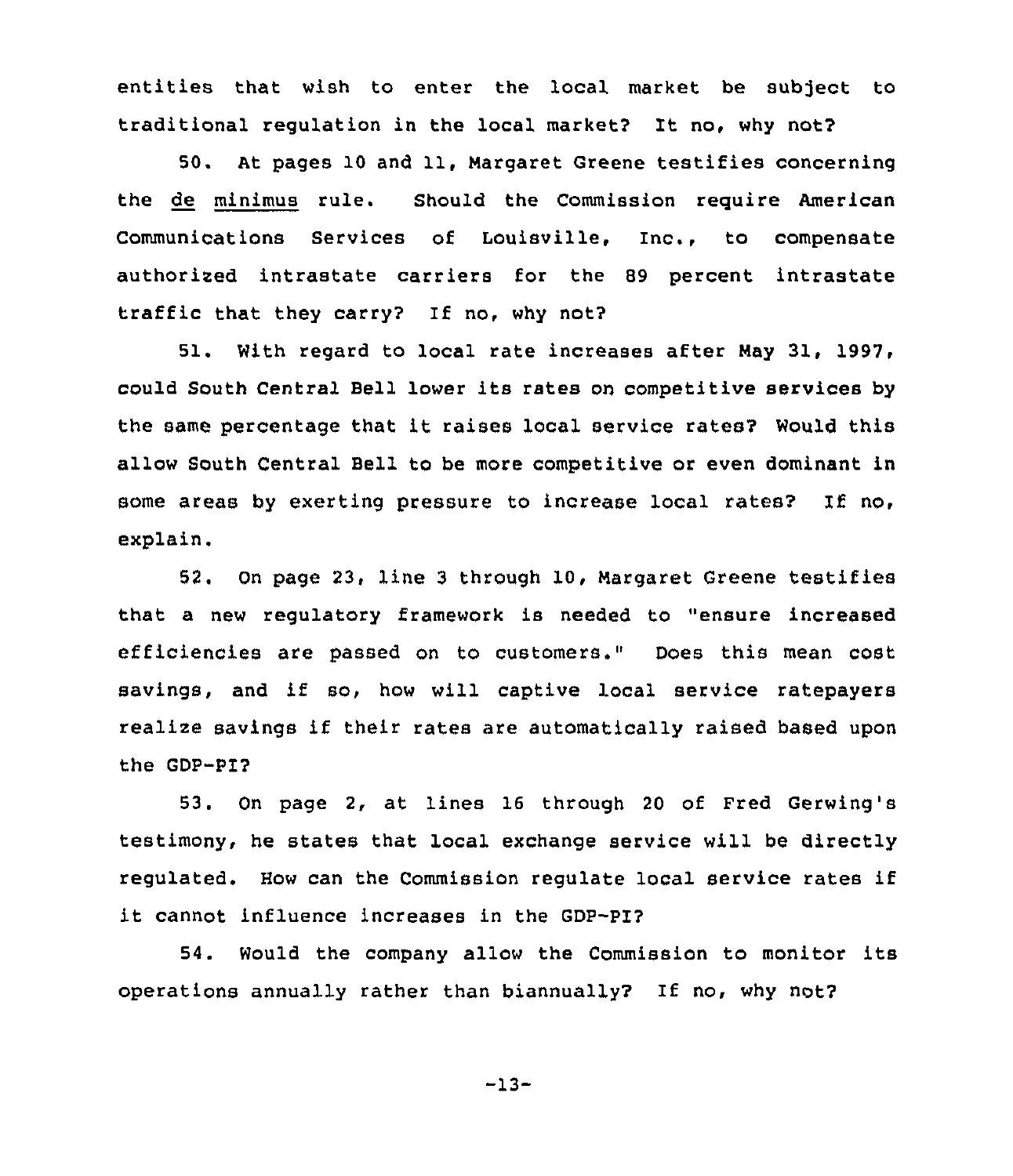55. Does the company intend to abandon "Part 32" in favor of GAAP? If yes, has the company been granted a deviation by the Federal Communications Commission? If no, why should the Commission embrace such a change?

56. a. Is the Company currently subject to coat allocation rules and manuals at the federal level?

b. Are cost allocation manuals designed to assign costs and investment between truly deregulated and regulated ventures rather than to stop cross subsidies between competitive and noncompetitive regulated services?

57. Will the rate cap plan preclude "captive" local ratepayers from receiving another rate decrease in basic local service rates in the future? If not, explain.

58. According to the testimony of Margaret H. Greene, pages 17 and 18, the Company's proposed price regulation plan "discourages the market entry of inefficient telecommunications service providers." Why should the Commission discourage market entry of potential competitors? Explain in detail what is meant by an "inefficient telecommunications service provider," assuming that such a provider can successfully compete with South Central Bell.

59. According to the testimony of Margaret H. Greene, page 23, a rational and progressive new regulatory framework is now needed to: "ensure increased efficiencies are passed on to customers. . . ." Isn't the current plan which includes <sup>a</sup> sharing mechanism better equipped to ensure that increased efficiencies are passed on to all customers? Is it unlikely that any increased

-14-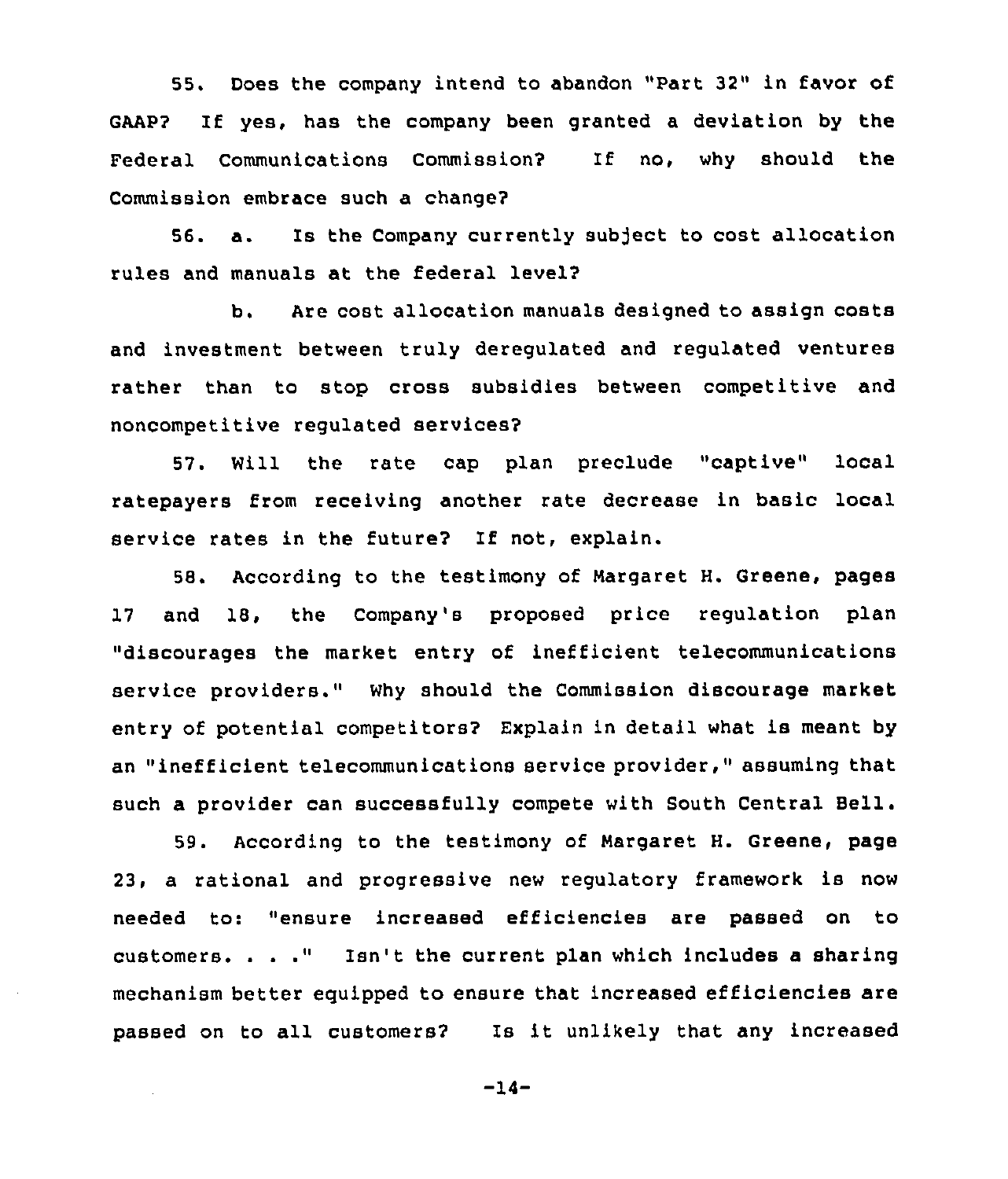efficiencies under the proposed price cap plan will be passed on to customers for those services listed under the Basic Service Category? If no, explain.

60. Assuming that inflation is <sup>4</sup> percent each year until the end of the "freeze" period on June 1, 1997, calculate (and fully explain) the maximum potential rate increase which may be borne by customers of Basic Residential Individual Line service on June 1, 1997.

61. What has the percentage increase of the Consumer Price Index been since the ATaT divestiture at 1/1/842 What has the percentage increase in South Central Bell of Kentucky's residential rates been since that time? If a statistical measure exists which tracks the price trends in telecommunications goods and services, what has its percentage increase been since that time?

62. Is South Central Bell opposed to any type of sharing mechanism under any conditions? If returns on equity exceed 15 percent, 18 percent, or 20 percent, would some sharing mechanism be appropriate to ensure that increased efficiencies are passed on to customers, or that, at a minimum, customers are protected from rate increases based solely upon the GDP-PI?

63. Provide <sup>a</sup> list comparing South Central Bell's highest basic service residential rate in Kentucky to those rates for each of the other states in BellSouth's service territory.

64. Is Schedule 1 exhaustive of all services and rates and charges for which South Central Bell has filed tariffs in Kentucky?

-15-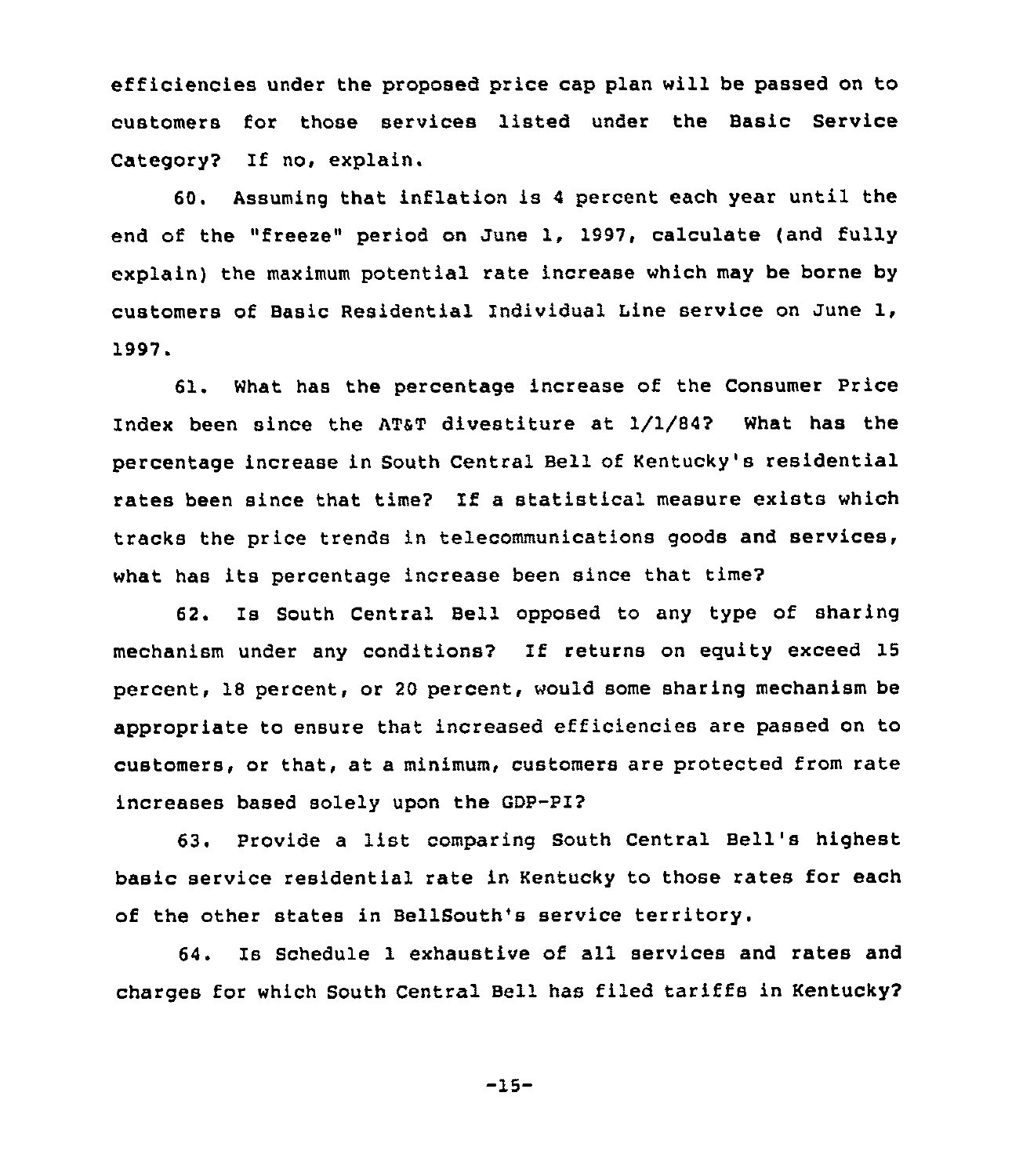If not, identify any services or rates and charges that are not included and explain the omission.

65. Identify the tariff and tariff section(s) where each service listed in Schedule 1 is located.

66. Identify alternatives to South Central Bell for each interconnection and non-basic service listed in Schedule 1. If no alternatives exist, explain why the service should not be considered a basic service.

67. Identify all services and service elements that must be purchased with another service or service element for each interconnection and non-basic service listed in Schedule 1 and explain why any such "bundling" is necessary.

68. Provide copies of all market studies or memoranda on marketing plans for each non-basic service listed in Schedule 1.

69. Is it South Central Bell's position that adoption of its Price Regulation Plan would exempt it from Commission proceedings and actions involving local exchange carriers2 In responding to this question, assume for example, that the Commission investigated and decided to phase-out non-traffic sensitive revenue requirement, or investigated and decided to restructure local service rates, or decided to implement intraLATA equal access.

70. What investment commitment, if any, will South Central Bell make to network modernization in conjunction with the Price Regulation Plan2 What effect will the Price Regulation Plan have on the development of construction budgets and deployment of new transmission and switching technologies?

$$
-16-
$$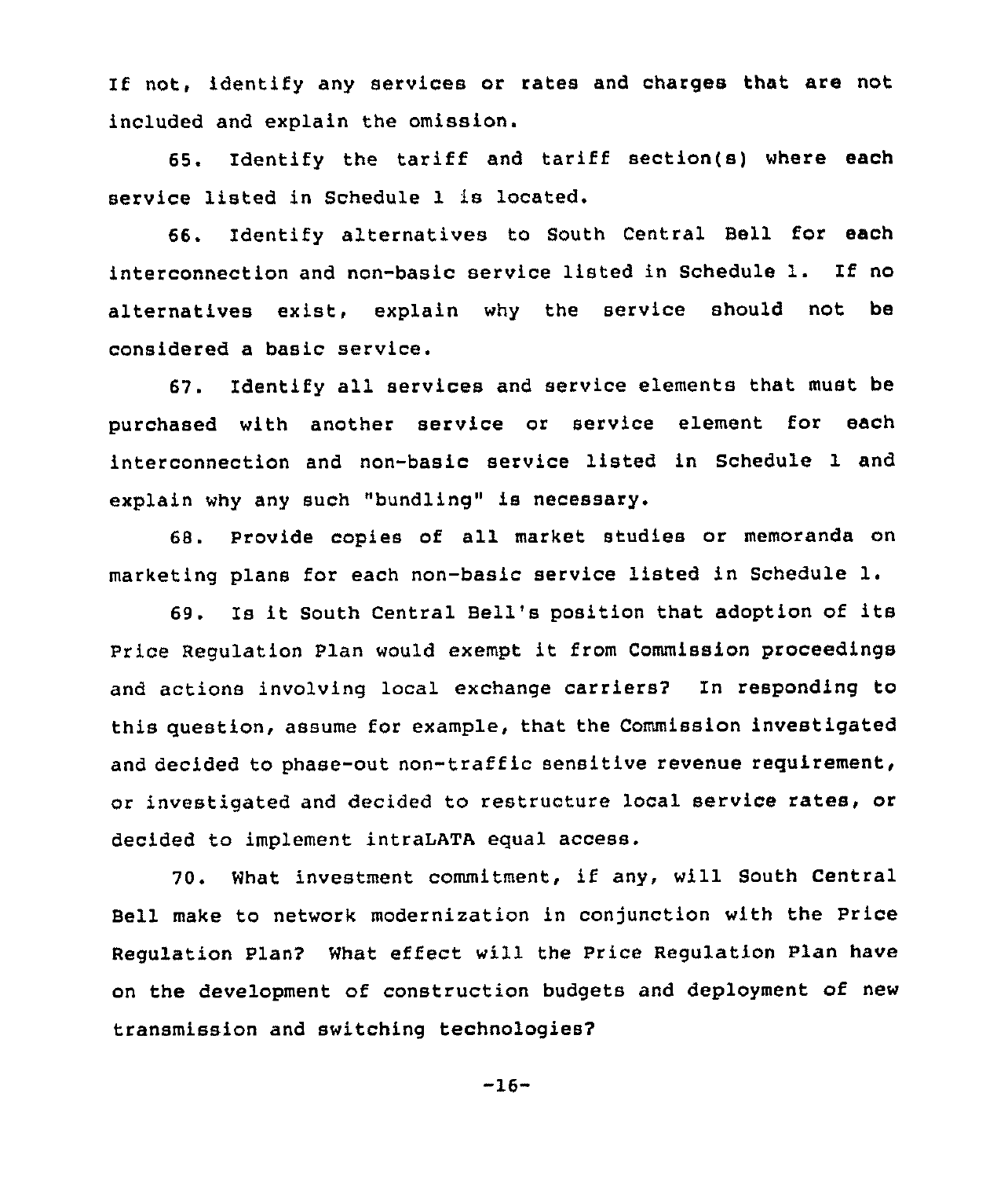71. Is there <sup>a</sup> technical reason why South Central Bell proposes to eliminate touch tone charges rather than other charges? If yes, what is that reason? If no, what justification exists to eliminate these charges?

72. What is the rationale for phasing-out rather than eliminating touch tone charges on December 1, 1994?

73. What is the revenue effect of eliminating touch tone charges, estimated at each point of reduction and in tota12

74. What is the revenue effect of the proposed adjustments to access charges on December 1, 1994?

75. Does South Central Bell intend to mirror interstate access service rates after May 31, 1997?

76. What is the rationale for the <sup>20</sup> percent limit on increases to non-basic services as opposed to some other percentaqe2

77. What is the rationale for the 90 day limitation on Commission review of changes to service classifications'2

78. What is the rationale for annualizing access line and usage demand based on December data as opposed to some other month2 In responding to this question, explain whether December is typical or atypical as compared to other months.

Done at Frankfort, Kentucky, this 11th day of May, 1994.

PUBLIC SEAVICE COMMISSION

Commission

ATTEST:

Executive Direct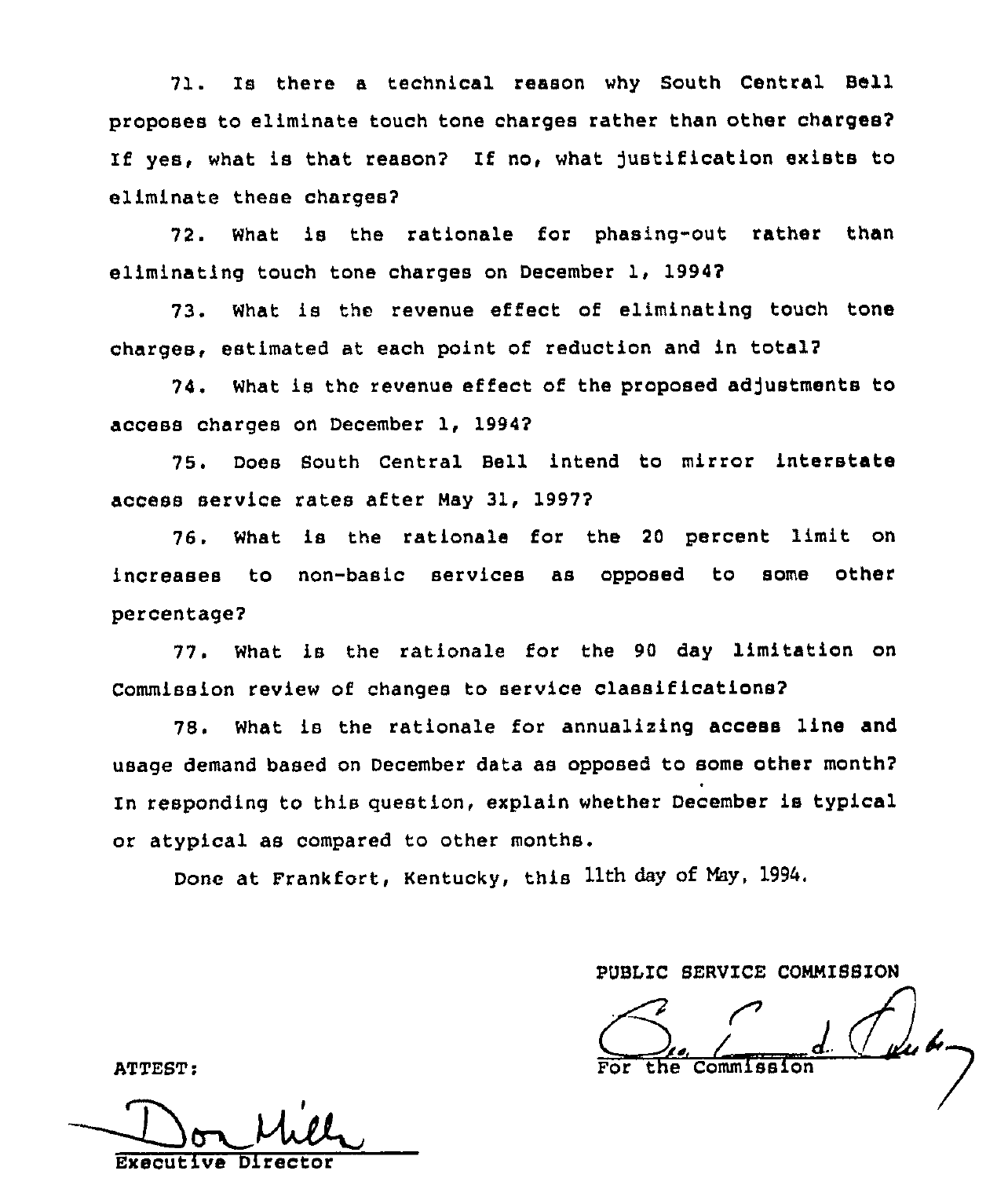### (Company)

 $\sim$ 

 $\mathbf{u}$ 

a a componente de construir de la construcción de la construcción de la construcción de la construcción de la

 $\mathbf{A}^{(1)}$  and  $\mathbf{A}^{(2)}$ 

### For the 12 Months Ended

|              | Data: Test Period<br>Type of Filing: ___ Original ____ Updated ____ Revised<br>Workpaper Reference No(a).:<br>$\cdot$ |                                     | Schedule A-1<br>Page $\qquad$ of<br>Witness Responsible: |  |
|--------------|-----------------------------------------------------------------------------------------------------------------------|-------------------------------------|----------------------------------------------------------|--|
| Line<br>No.  | Dencription                                                                                                           | Supporting<br>Schedule<br>Reference | <b>Jurisdictional</b><br>Revenue<br>Requirements         |  |
| Ĵ.           | Rate Base                                                                                                             | $B - I$                             | \$.                                                      |  |
| $\mathbf{z}$ | Operating Income                                                                                                      | $C-1$                               |                                                          |  |
| 3            | Earned Rate of Return $(2 + 1)$                                                                                       |                                     |                                                          |  |
| 4            | Rate of Return                                                                                                        | $D-1$                               |                                                          |  |
| 5.           | Required Operating Income (1 x 4)                                                                                     |                                     |                                                          |  |
| 6            | Operating Income Deficiency $(5 - 2)$                                                                                 |                                     |                                                          |  |
| 7.           | Gronn Revenue Conversion Factor                                                                                       |                                     |                                                          |  |
| Ø.           | Rovenue Deficiency (6 x 7)                                                                                            |                                     |                                                          |  |
| 9.           | Revenue Increase Requested                                                                                            | $C-1$                               |                                                          |  |
| 10           | Adjusted Operating Revenues                                                                                           | $C-1$                               |                                                          |  |
| $\mathbf{1}$ | Revenue Requirements (9 + 10)                                                                                         |                                     |                                                          |  |

 $12$ Other Items (Specify)

a para a construir a company de la companya de la companya de la companya de la companya de la companya de la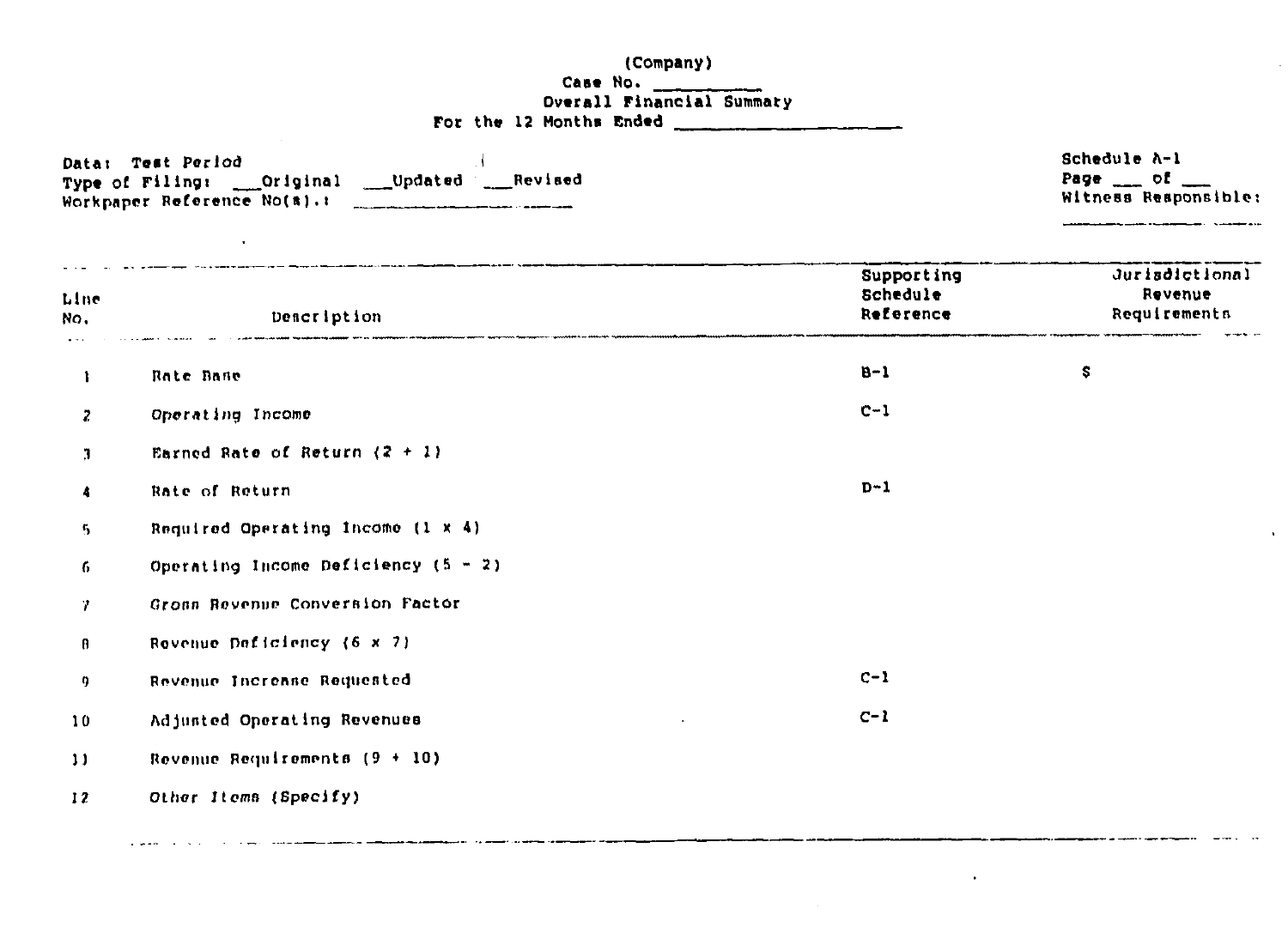|                      | (Company)<br>Case No.                                                                                                                                                                                                                                                                                                                                            |                                     |                                                              |
|----------------------|------------------------------------------------------------------------------------------------------------------------------------------------------------------------------------------------------------------------------------------------------------------------------------------------------------------------------------------------------------------|-------------------------------------|--------------------------------------------------------------|
|                      | <b>Jurisdictional Rate Base Summary</b><br>As of $\frac{1}{2}$ $\frac{1}{2}$ $\frac{1}{2}$ $\frac{1}{2}$ $\frac{1}{2}$ $\frac{1}{2}$ $\frac{1}{2}$ $\frac{1}{2}$ $\frac{1}{2}$ $\frac{1}{2}$ $\frac{1}{2}$ $\frac{1}{2}$ $\frac{1}{2}$ $\frac{1}{2}$ $\frac{1}{2}$ $\frac{1}{2}$ $\frac{1}{2}$ $\frac{1}{2}$ $\frac{1}{2}$ $\frac{1}{2}$ $\frac{1}{2}$ $\frac{1$ |                                     |                                                              |
|                      | Data: Test Period<br>Type of Filing: ___Original ____Updated ___Revised<br>Workpaper Reference No(m). 1                                                                                                                                                                                                                                                          |                                     | Schedule B-1<br>Page $\_\$ of $\_\_$<br>Witness Responsible: |
| Line<br>No.          | Rate Base Component                                                                                                                                                                                                                                                                                                                                              | Supporting<br>Schedule<br>Reference | Company<br>Proposed<br>Amount                                |
| $\mathbf{1}$         | Plant in Service                                                                                                                                                                                                                                                                                                                                                 |                                     | s                                                            |
| $\mathbf{r}$         | Property Held for Future Use                                                                                                                                                                                                                                                                                                                                     |                                     |                                                              |
| $\mathbf{J}$         | Plant Acquisition Adjustments                                                                                                                                                                                                                                                                                                                                    |                                     |                                                              |
| $\blacktriangleleft$ | Accumulated Depreciation and Amortization                                                                                                                                                                                                                                                                                                                        |                                     |                                                              |
| 5.                   | Net Plant in Service (1 thru 4)                                                                                                                                                                                                                                                                                                                                  |                                     |                                                              |
| 6                    | Construction Work in Progress                                                                                                                                                                                                                                                                                                                                    |                                     |                                                              |
| 7                    | Cash Working Capital Allowance                                                                                                                                                                                                                                                                                                                                   |                                     |                                                              |
| 8                    | Other Working Capital Allowances                                                                                                                                                                                                                                                                                                                                 |                                     |                                                              |
| 9                    | Contributions in Aid of Construction                                                                                                                                                                                                                                                                                                                             |                                     | -1<br>J.                                                     |
| $\bf{10}$            | Deferred Income Taxes and Investment Tax Credits                                                                                                                                                                                                                                                                                                                 |                                     |                                                              |
| $\bf{11}$            | Other Items (List)                                                                                                                                                                                                                                                                                                                                               |                                     |                                                              |
| 12                   | Jurisdictional Rate Base (5 thru 11)<br>and the company of the company of the company of the company of the company of the company of the company of the                                                                                                                                                                                                         |                                     |                                                              |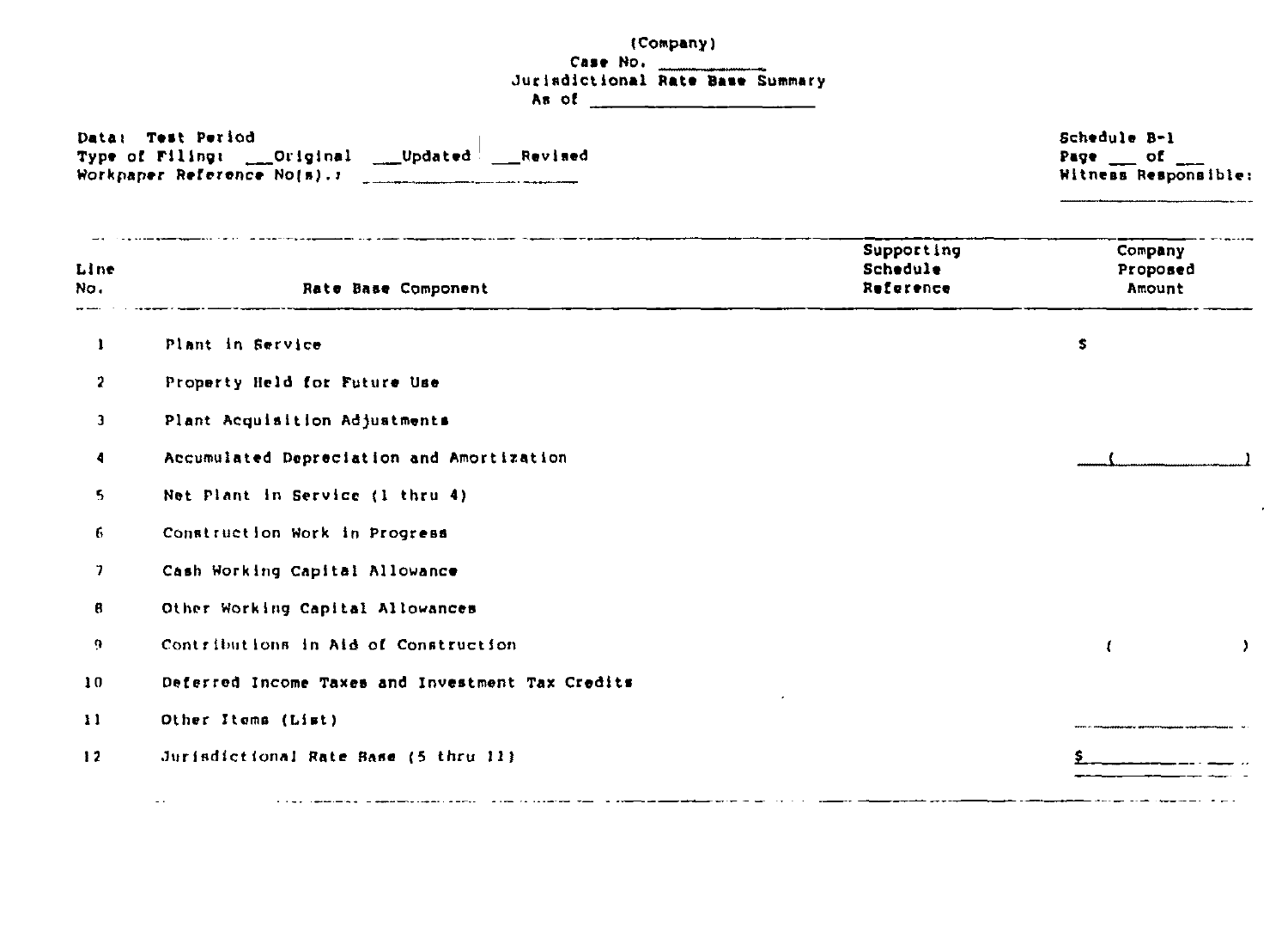(Company)

 $\sim$ 

 $\sim 10^{-1}$ 

Case No. Jurisdictional Operating Income Summar For the 12 Months Ended

| Data: Test Period           |          |         |         |
|-----------------------------|----------|---------|---------|
| Type of Filing:             | Original | Updated | Revised |
| Workpaper Reference No(s).: |          |         |         |

 $\sim$ 

| Schedule C-1 |                           |
|--------------|---------------------------|
|              | Page $\qquad$ of $\qquad$ |
|              | Witness Responsible:      |

 $\sim$ 

| Line<br>No. | Description                                                                        | Return at<br>Current<br>Rates | Proposed<br>Increase | Return at<br>Proposed<br>Rates |  |
|-------------|------------------------------------------------------------------------------------|-------------------------------|----------------------|--------------------------------|--|
|             | Operating Revenues                                                                 | s                             | s                    | s                              |  |
|             | Operating Expenses<br>Operating Expenses Before Income Taxes<br>State Income Taxes |                               |                      |                                |  |
|             | Federal Income Taxes<br>Total Operating Expenses                                   |                               |                      |                                |  |
|             | INCOME AVAILABLE FOR FIXED CHARGES                                                 |                               |                      |                                |  |
|             | RATE BASE                                                                          |                               |                      |                                |  |
|             | RATE OF RETURN                                                                     |                               |                      |                                |  |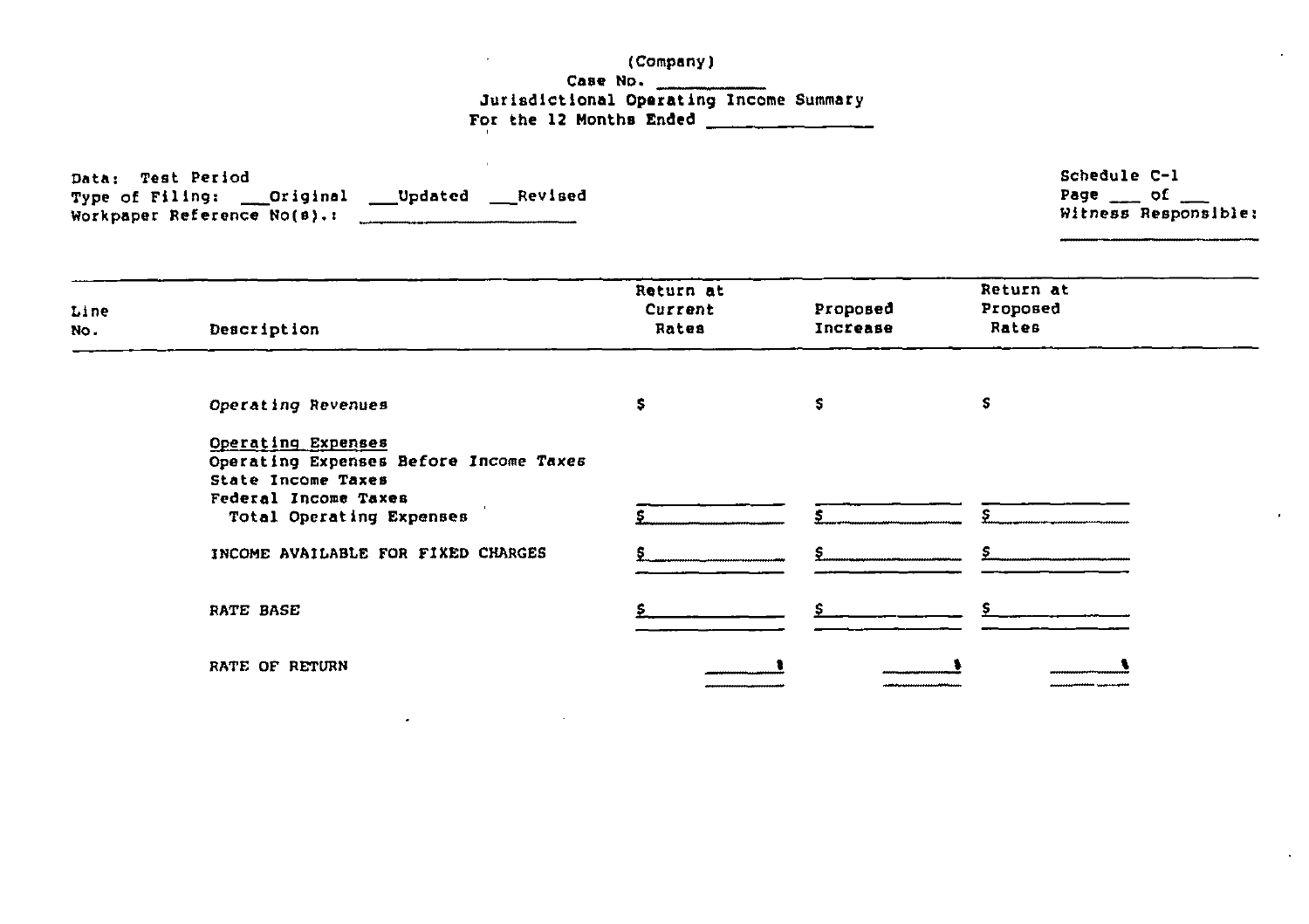### (Compang) Case No **Jurisdictional Adjusted Operating Income Statement** For the 12 Months Ended

Data: Test Period Type of Filing: \_\_\_Original \_\_\_Updated \_\_\_\_Revised Workpaper Reference No(s).i

 $\sim$ 

Schedule C-I Page <u>ment</u> of many Witness Responsible:

|      | Major Account  | Unadjusted |             |           | Adjusted        |
|------|----------------|------------|-------------|-----------|-----------------|
| Line | or Group       | Revenues & |             | Schedule  | Revenue         |
| No.  | Classification | Expenses   | Adjustments | Reference | <b>Expenses</b> |
|      |                |            |             |           |                 |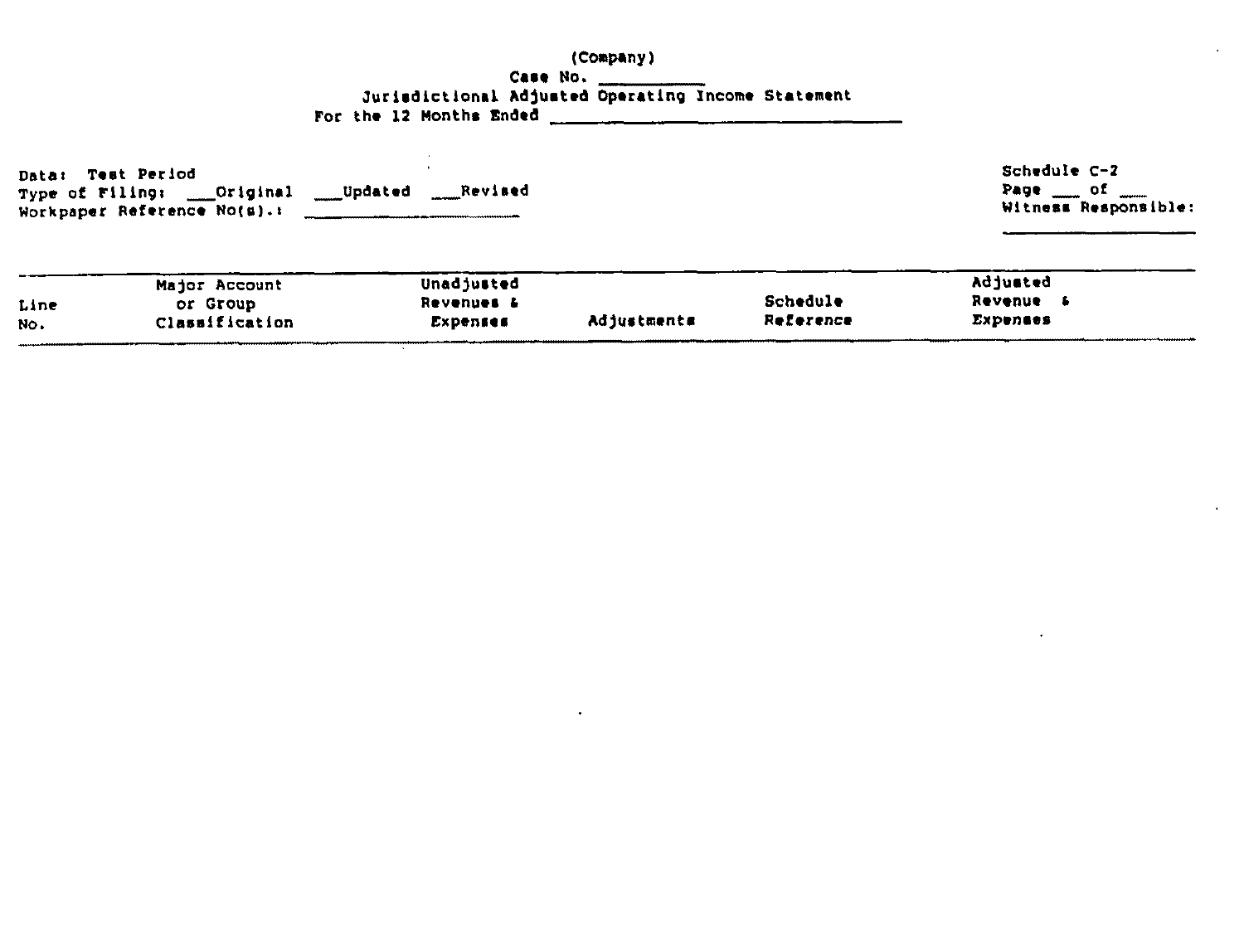### (Company) Case No. \_\_\_\_\_\_\_\_\_ Operating Revenues and Expenses by Accounts - Jurisdictional<br>For the 12 Months Ended

| <b>Data:</b><br>Type of Filing: | <b>Test Period</b><br>___Original<br>Workpaper Reference No(s).: | Revised<br>___Updated              |                              |                                   | Schedule C-2.1<br>Page $\qquad$ of<br>Witness Responsible: |
|---------------------------------|------------------------------------------------------------------|------------------------------------|------------------------------|-----------------------------------|------------------------------------------------------------|
| Line<br>No.                     | Account Title                                                    | Unadjusted<br>Total Company<br>(1) | Jurisdic-<br>tional 1<br>(2) | Unadjusted<br>Jurisdiction<br>(3) | Jurisdictional<br>Method/<br>Description<br>(4)            |

 $\alpha$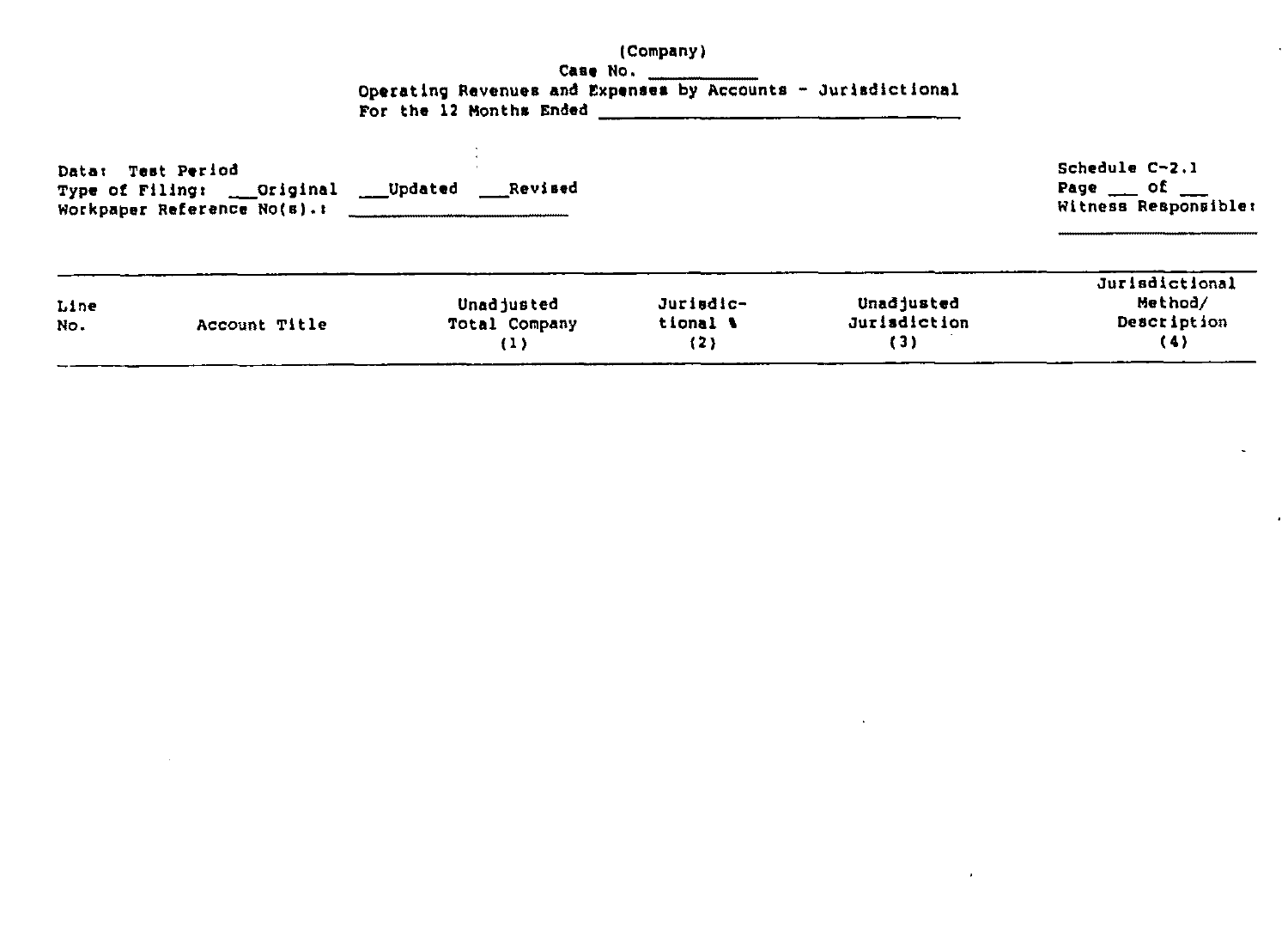(Companyi Case No. Comparison o5 Total Company Account Balances For the 12 Months Ended

Data: Test Period Type of Filing: \_\_Original \_\_Updated \_\_Revised Workpaper Reference No(s).:  $\frac{1}{\sqrt{1-\frac{1}{\sqrt{1-\frac{1}{\sqrt{1-\frac{1}{\sqrt{1-\frac{1}{\sqrt{1-\frac{1}{\sqrt{1-\frac{1}{\sqrt{1-\frac{1}{\sqrt{1-\frac{1}{\sqrt{1-\frac{1}{\sqrt{1-\frac{1}{\sqrt{1-\frac{1}{\sqrt{1-\frac{1}{\sqrt{1-\frac{1}{\sqrt{1-\frac{1}{\sqrt{1-\frac{1}{\sqrt{1-\frac{1}{\sqrt{1-\frac{1}{\sqrt{1-\frac{1}{\sqrt{1-\frac{1}{\sqrt{1-\frac{1}{\sqrt{1-\frac{$ Schedule C-2.2 Page <sub>\_\_\_</sub> of Wit<mark>ness Res</mark>ponsible

 $\Delta$ 

| Account Title and | 2nd | 3rd | th | 5th | 6th | フェト | 8th | 9th 10th 11th | 12th                                                                          |        |
|-------------------|-----|-----|----|-----|-----|-----|-----|---------------|-------------------------------------------------------------------------------|--------|
| Account Number    |     |     |    |     |     |     |     |               | Month Month Month Month Month Month Month Month Month Month Month Month Total | Change |

 $\sim$   $-$ 

**College** 

Teat Period Prior Period Increase (Decrease)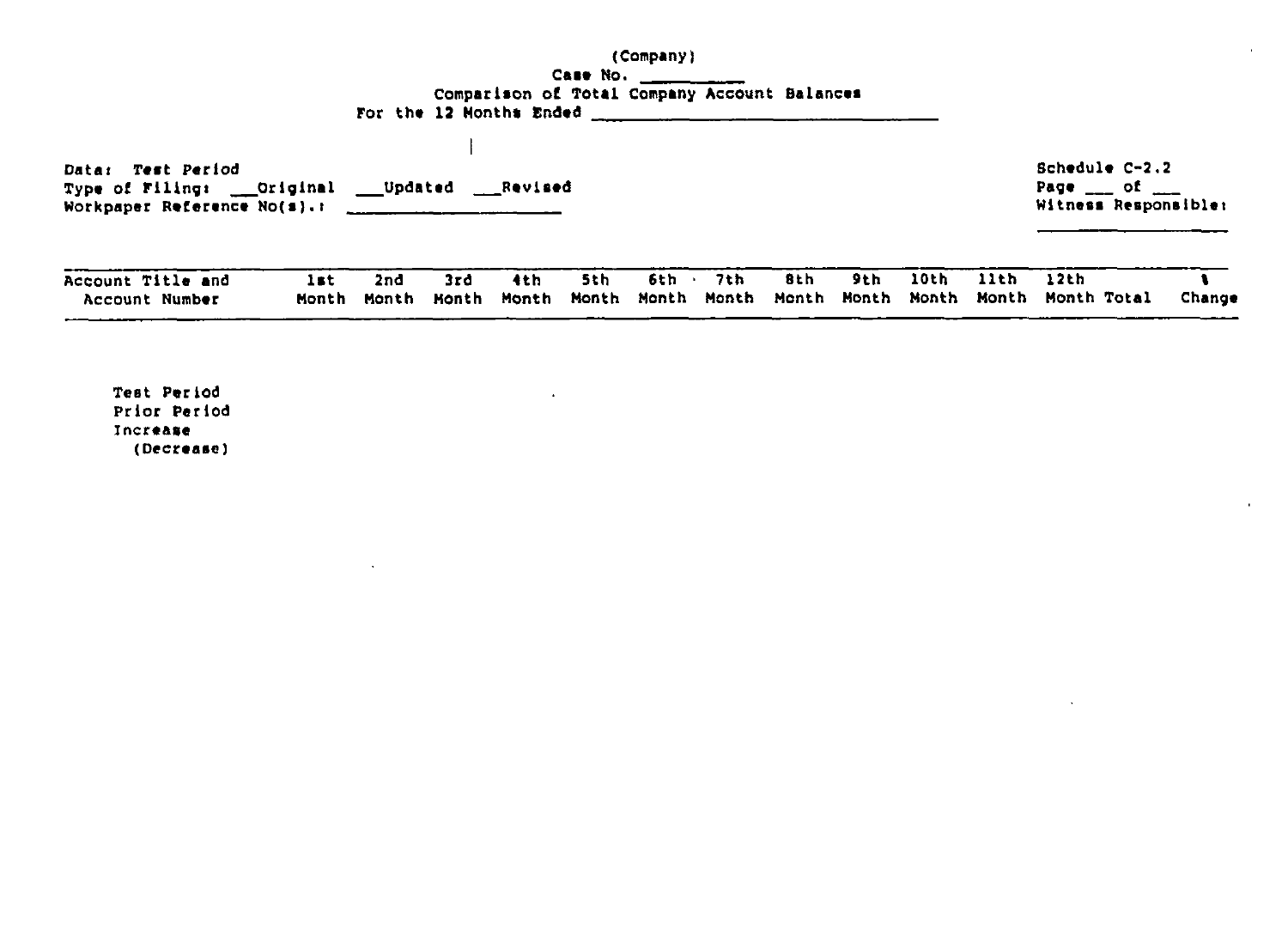(Company) Operating Income by Major Accounts For the 12 Months Ended  $\frac{1}{2}$ Schedule C-3 Data: Test Period Page of Type of Filing: Original Updated Revised Witness Responsible: Workpaper Reference No(s).: Title of Adjustment Total Line C-3.1 C-3.2 C-3.3 C-3.4 C-3.5 C-3.6 C-3.7 C-3.8 C-3.9 C-3.10 C-3.11 Adjustments Element of Operating Income No. Operating Revenue Adjustments  $\mathbf{S}$  $\mathbf{s}$  and  $\mathbf{s}$  $S_S$   $S_S$  $\mathbf{S}$ **S S** £. S. Б  $\mathbf{s}$ S. (Detail Major Accounts) Total Revenue Adjustments Operating Expense Adjustments s s. s  $\mathbf{s}$ S. s. S s ¢. S s s (Detail Major Accounts) Total Expense Adjustments State Income Tax Impact  $\frac{1}{\sqrt{2}}\frac{1}{\sqrt{2}}\frac{1}{\sqrt{2}}\frac{1}{\sqrt{2}}\frac{1}{\sqrt{2}}\frac{1}{\sqrt{2}}\frac{1}{\sqrt{2}}\frac{1}{\sqrt{2}}\frac{1}{\sqrt{2}}\frac{1}{\sqrt{2}}\frac{1}{\sqrt{2}}\frac{1}{\sqrt{2}}\frac{1}{\sqrt{2}}\frac{1}{\sqrt{2}}\frac{1}{\sqrt{2}}\frac{1}{\sqrt{2}}\frac{1}{\sqrt{2}}\frac{1}{\sqrt{2}}\frac{1}{\sqrt{2}}\frac{1}{\sqrt{2}}\frac{1}{\sqrt{2}}\frac{1}{\sqrt{2}}$ Federal Income Tax Impact Net Operating Income Impact  $\frac{5}{2}$   $\frac{5}{2}$   $\frac{5}{2}$   $\frac{5}{2}$   $\frac{5}{2}$   $\frac{5}{2}$   $\frac{5}{2}$   $\frac{5}{2}$   $\frac{5}{2}$   $\frac{5}{2}$   $\frac{5}{2}$   $\frac{5}{2}$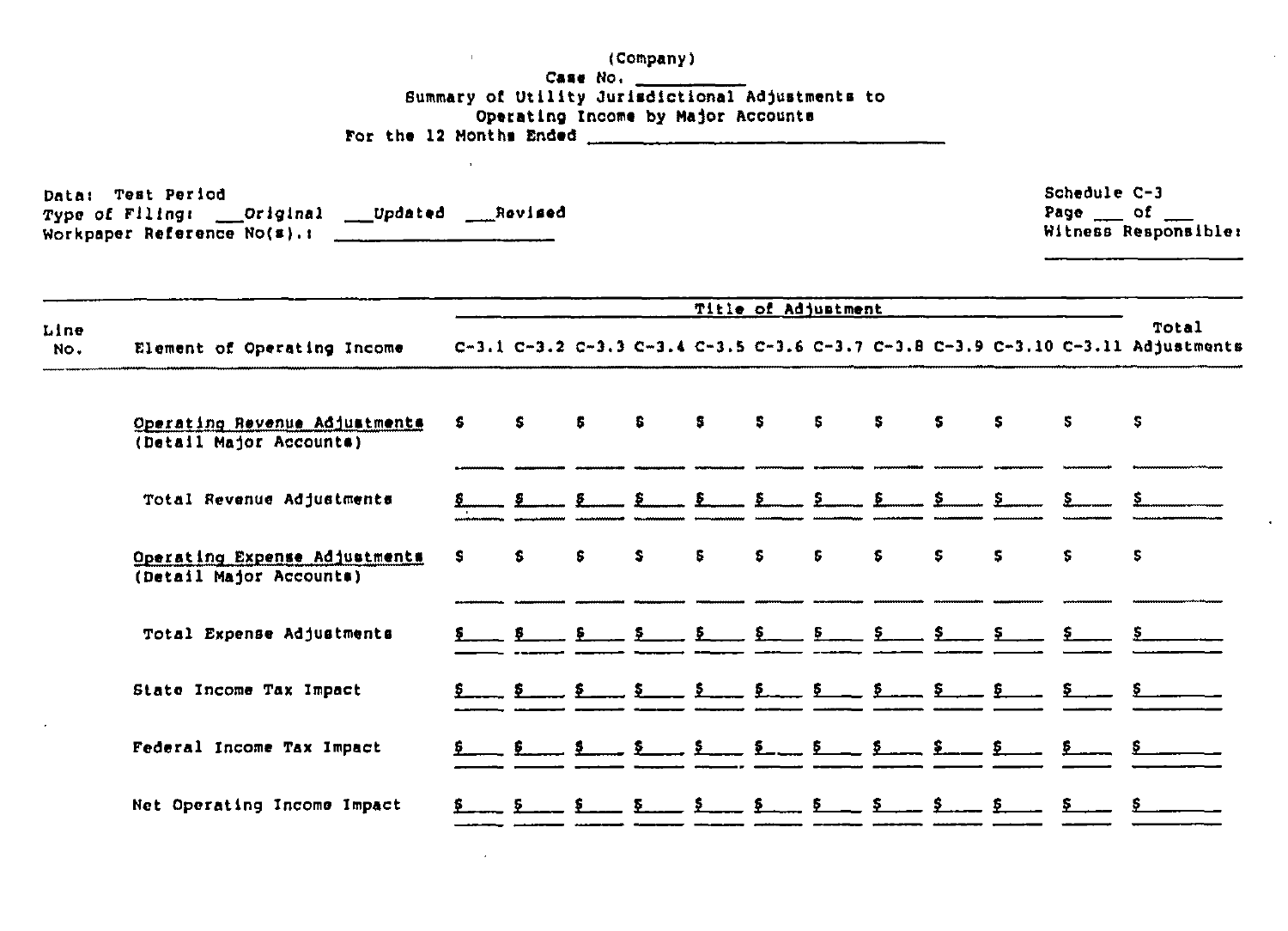# (Company) Case No.<br>
Social and Service Club Dues<br>
For the 12 Months Ended

| Type of Filing: | Data: Test Period<br>Original<br>$\sim$<br>Workpaper Reference No(#).: | Updated<br>Revised                             |                  |                  | Schedule C-6<br>Page $\qquad$ of<br>Witness Responsible: |
|-----------------|------------------------------------------------------------------------|------------------------------------------------|------------------|------------------|----------------------------------------------------------|
| Line<br>No.     | Account No.                                                            | <b>Social</b><br>Organization/<br>Service Club | Total<br>Utility | Jurisdictional & | Jurisdiction                                             |
|                 |                                                                        |                                                |                  |                  |                                                          |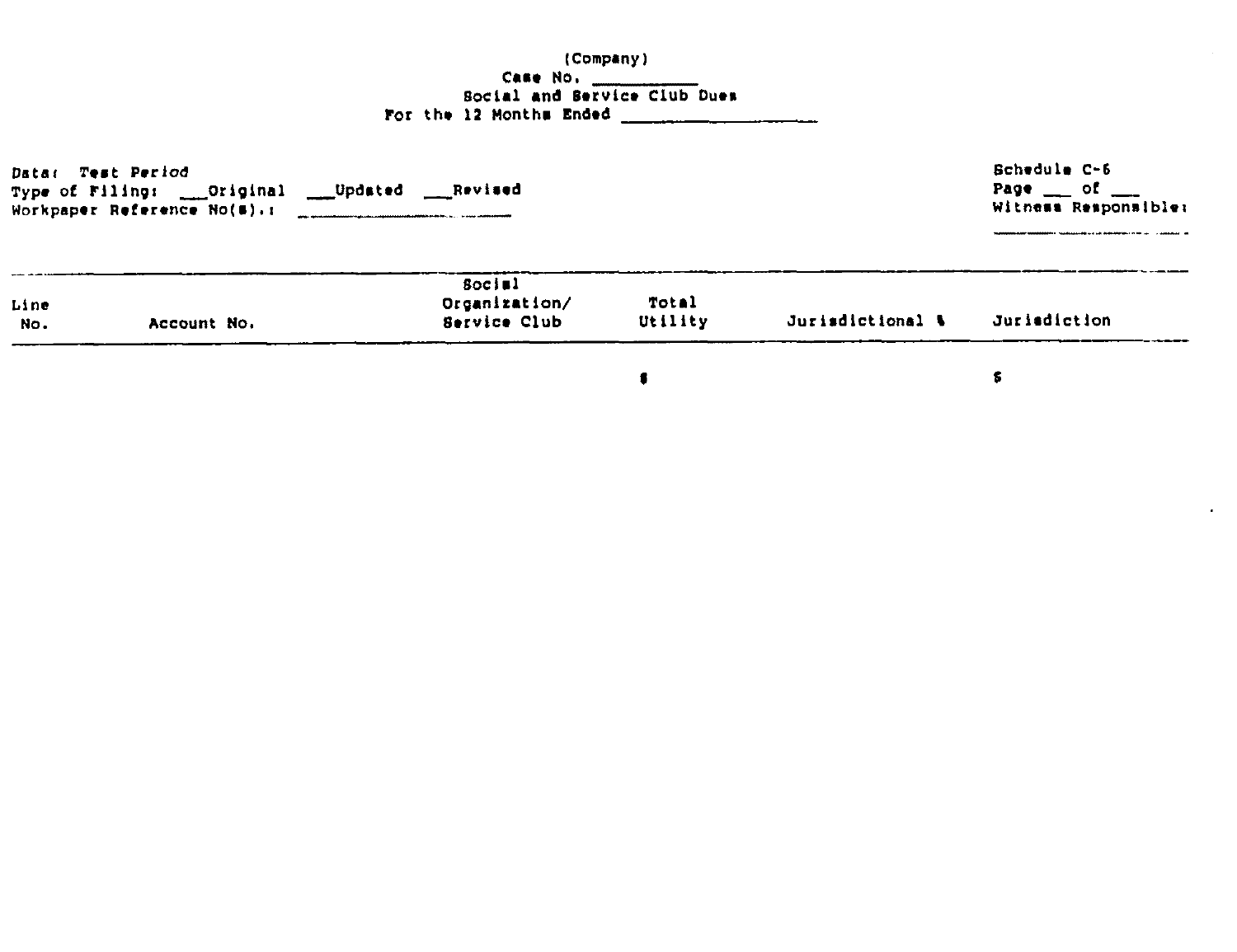### (Company) Case No. Charitable Contributions For the 12 Months Ended \_\_\_\_\_\_\_\_

| Data:       | Test Poriod<br>___ Updated<br>Type of Filing: ___Original<br>Workpaper Reference $No(s)$ .1 | ___Revised                 |                  |                  | Schedule C-7<br>Page $\_\_$ of<br>Witness Responsible: |
|-------------|---------------------------------------------------------------------------------------------|----------------------------|------------------|------------------|--------------------------------------------------------|
| Line<br>No. | Account No.                                                                                 | Charitable<br>Organization | Total<br>Utility | Jurisdictional \ | Jurisdiction                                           |
|             |                                                                                             |                            |                  |                  |                                                        |

 $\label{eq:2.1} \mathcal{L}(\mathcal{L}^{\text{max}}_{\mathcal{L}}(\mathcal{L}^{\text{max}}_{\mathcal{L}}),\mathcal{L}^{\text{max}}_{\mathcal{L}}(\mathcal{L}^{\text{max}}_{\mathcal{L}}))$ 

and the control of the control of

 $\label{eq:2.1} \frac{1}{2} \int_{\mathbb{R}^3} \frac{1}{\sqrt{2}} \, \frac{1}{\sqrt{2}} \, \frac{1}{\sqrt{2}} \, \frac{1}{\sqrt{2}} \, \frac{1}{\sqrt{2}} \, \frac{1}{\sqrt{2}} \, \frac{1}{\sqrt{2}} \, \frac{1}{\sqrt{2}} \, \frac{1}{\sqrt{2}} \, \frac{1}{\sqrt{2}} \, \frac{1}{\sqrt{2}} \, \frac{1}{\sqrt{2}} \, \frac{1}{\sqrt{2}} \, \frac{1}{\sqrt{2}} \, \frac{1}{\sqrt{2}} \, \frac{1}{\sqrt{2}} \,$ 

 $\pmb{\beta}$ 

 $\label{eq:2.1} \frac{1}{\sqrt{2}}\int_{\mathbb{R}^3}\frac{1}{\sqrt{2}}\left(\frac{1}{\sqrt{2}}\right)^2\frac{1}{\sqrt{2}}\left(\frac{1}{\sqrt{2}}\right)^2\frac{1}{\sqrt{2}}\left(\frac{1}{\sqrt{2}}\right)^2.$ 

 $\mathbf S$ 

 $\sim$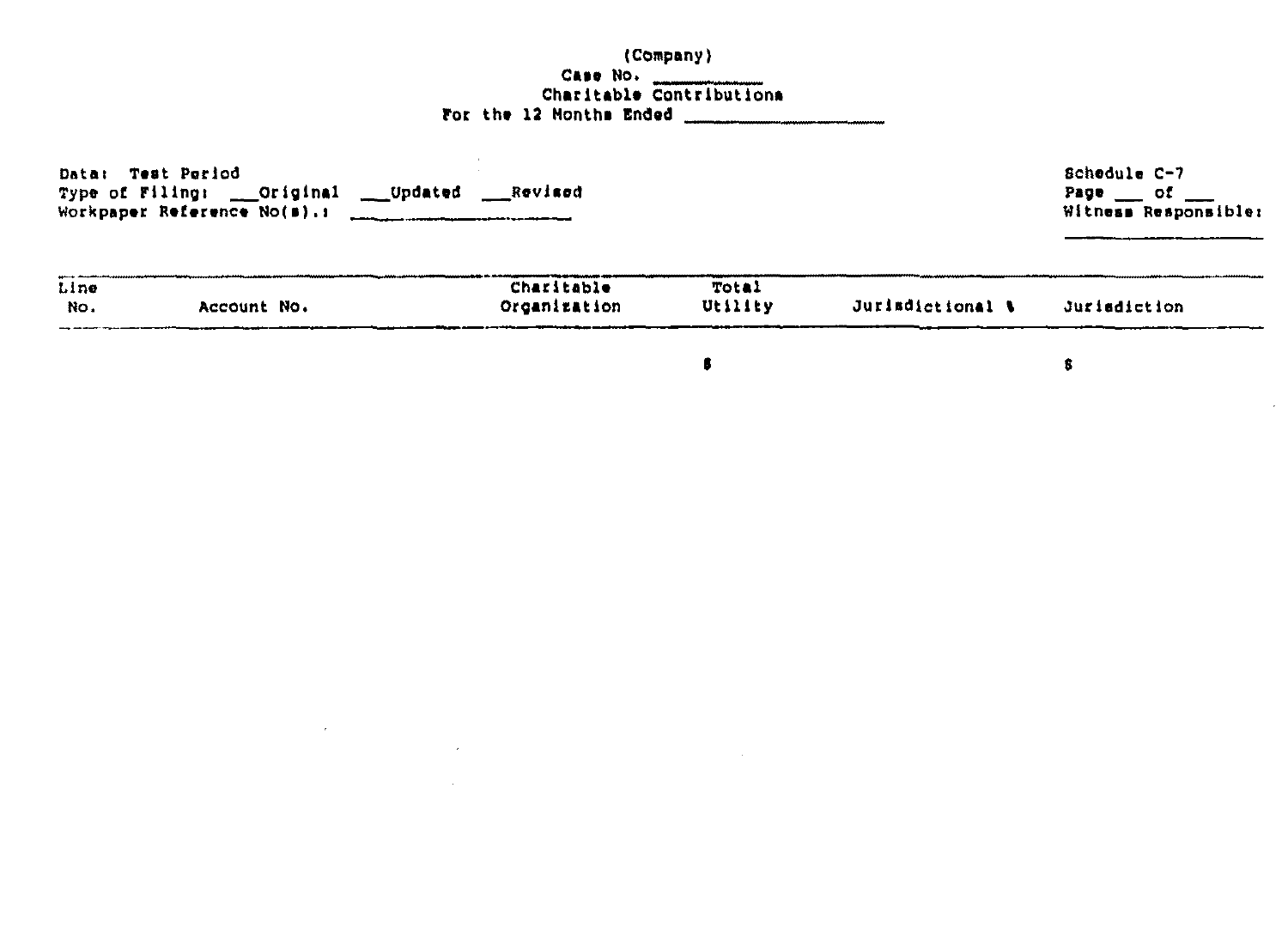(Company) Narketing Expense\* For the 12 Months Ended  $\frac{1}{2}$ 

Data: Test Period Type of Filing: \_\_Original \_\_\_Updated \_\_\_Revised Workpaper Reference No(s). :

 $\perp$ 

Schedule C-8 Page \_\_ of \_\_\_<br>Witness Responsible:

 $\mathbf{a}$  .

| Line<br>No. | Account No. | Description of Expenses   | Total<br>Utility | Jurisdictional & | Jurisdiction |
|-------------|-------------|---------------------------|------------------|------------------|--------------|
|             | 6611        | Product Management        |                  |                  |              |
|             | 6612        | Sales                     |                  |                  |              |
|             | 6623        | Customer Bervices         |                  |                  |              |
|             | 6722        | <b>External Relations</b> |                  |                  |              |
|             | 6613        | Product Advertising       |                  |                  |              |
|             | 6540        | Access Expenses           |                  |                  |              |

\*This schedule applies to telephone companies only.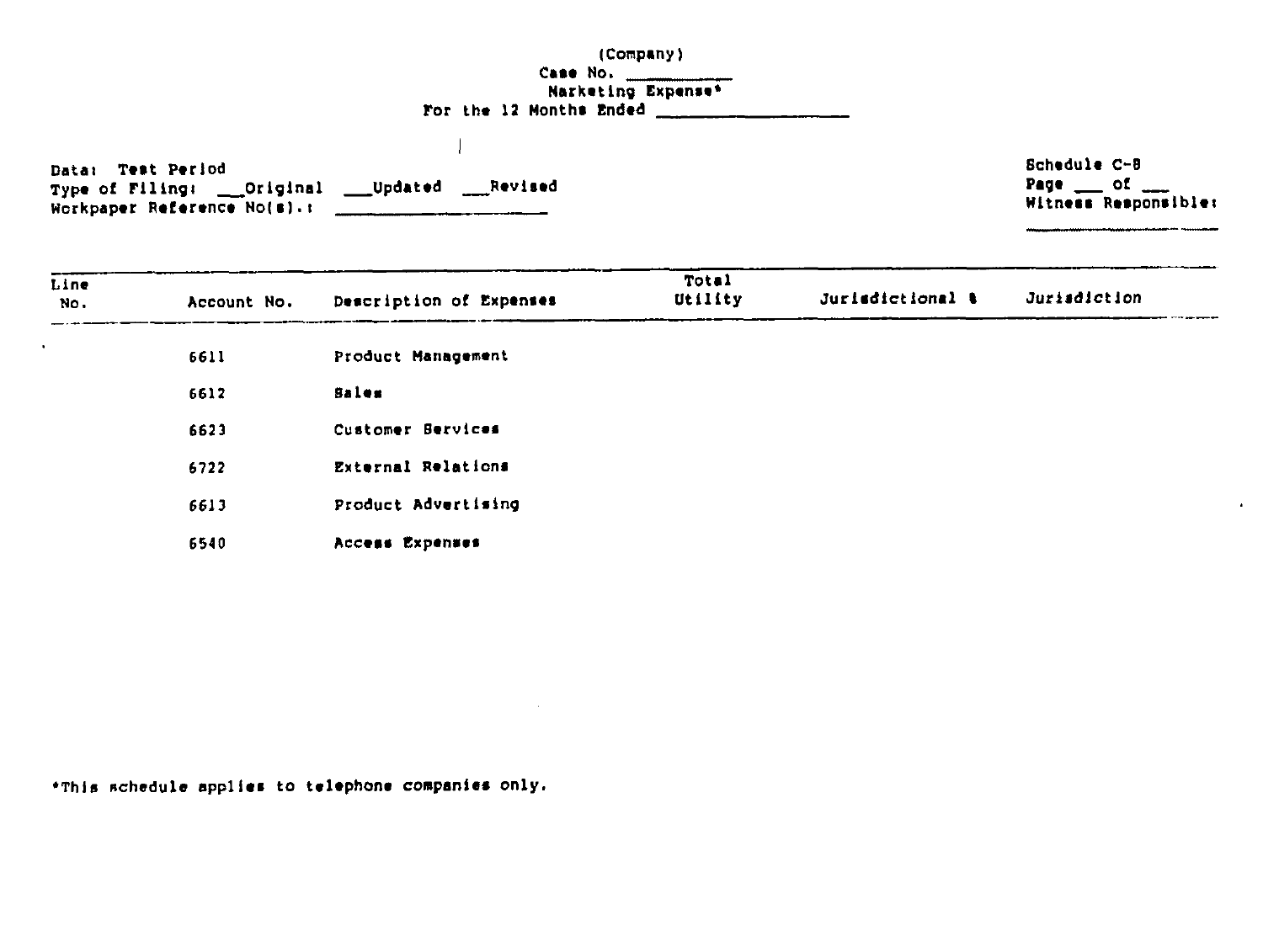(Company)

### Case No.<br>Advertising For the 12 Months Ended 1999 and 1999

 $\mathbf{u}$  .

 $\mathbf{r}$ 

Data: Test Period Type of Filing: \_\_\_Original \_\_\_Updated \_\_\_Revised 

Schedule C-B.1 Page  $\_\_$  of  $\_\_$ Witness Responsible:

 $\mathbf{r}$ 

|           |      | Sales or           |               |              |      |       |              |
|-----------|------|--------------------|---------------|--------------|------|-------|--------------|
| Line      |      | <b>Promotional</b> | Institutional | Conservation | Rate |       |              |
| <b>No</b> | Item | Advertising        | Advertising   | Advertising  | Case | Other | <b>Total</b> |
|           | (A)  | (B)                | (C)           | (D)          | (E)  | (r)   | (G)          |

- $1.$ Newspaper
- $2.$ Magazines and Other
- Television  $\mathbf{3}$ .
- $4.$ Radio
- Direct Mail  $5.$
- Sales Aids  $6.$
- Total  $7.$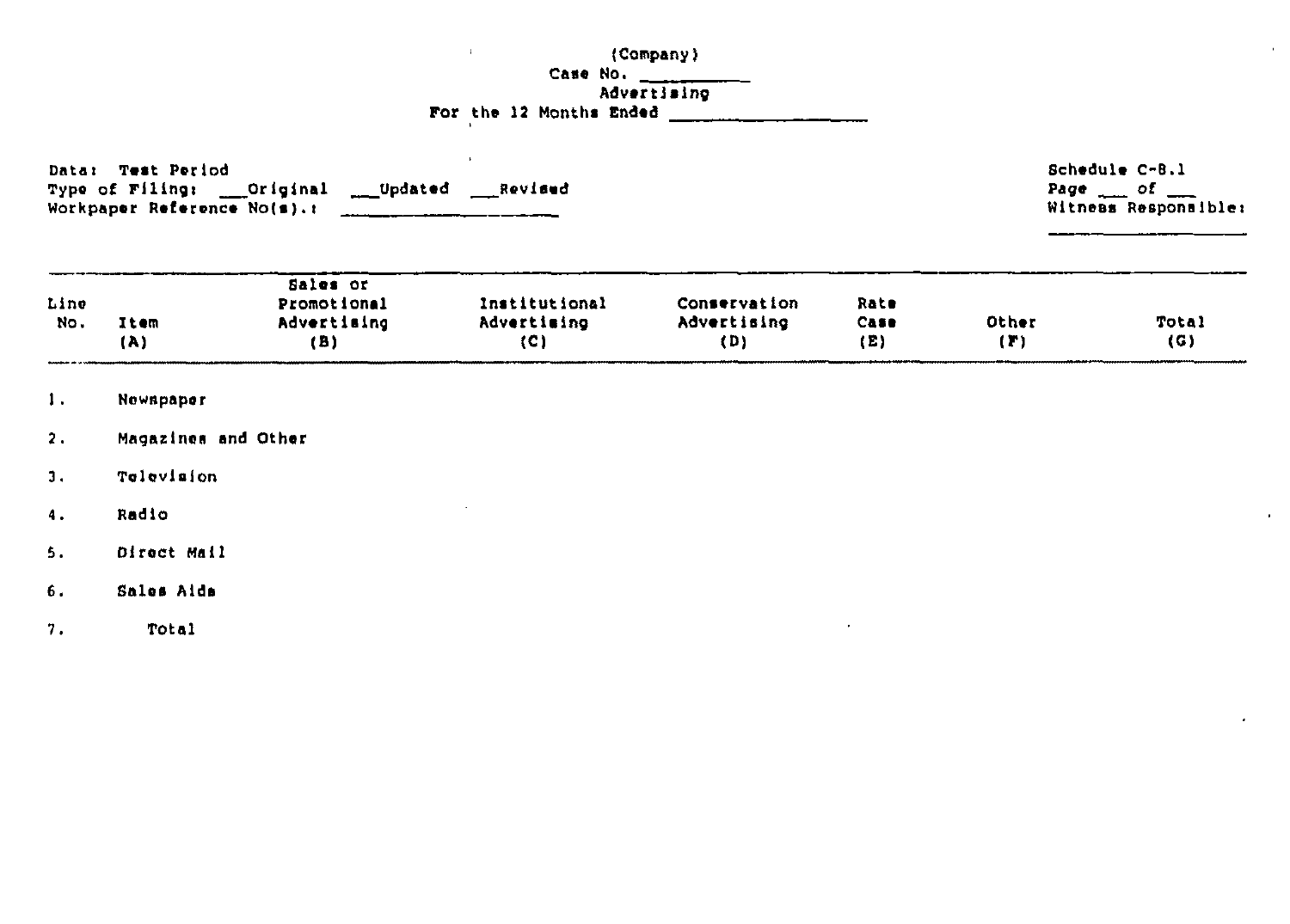### (Company) Case No. \_\_\_\_\_\_\_\_\_ Professional Service Expenses For the 12 Months Ended \_\_\_\_\_\_\_\_\_\_\_\_\_\_\_\_\_\_

Data: Test Period Type of Filing: \_\_\_Original \_\_\_\_Updated \_\_\_\_Pevised Workpaper Reference No(s).:

Schedule C-B.2 Page  $\qquad$  of  $\qquad$ Witness Responsible:

al and

|             |             |              | _Expense_B <u>reakdown</u> |       | Total                 |                       | Jurisdic-            |             | Jurisdic-          |
|-------------|-------------|--------------|----------------------------|-------|-----------------------|-----------------------|----------------------|-------------|--------------------|
| Line<br>No. | Description | Rate<br>Case | Annual<br>Audit            | Other | Company<br>Unadjusted | Juriedic-<br>tional ( | tional<br>Unadjusted | Adiustments | tional<br>Adjusted |

- Legal  $\mathbf{1}$ .
- Engineering  $\overline{z}$ .
- Accounting  $\overline{3}$ .
- $\ddot{\bullet}$ . Other
- TOTAL  $5.$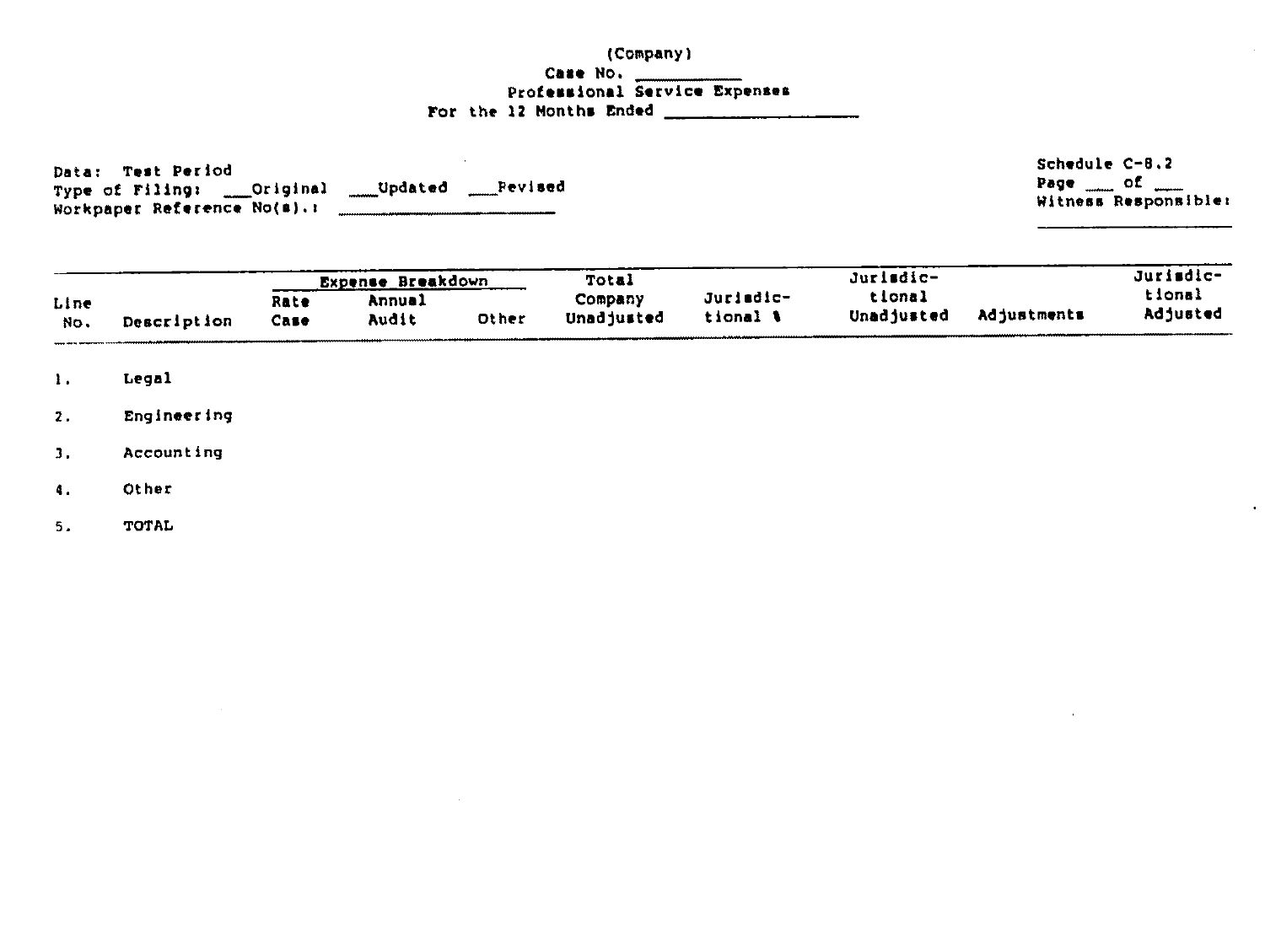(Company)

### 

| <b>Test Period</b><br>Data:<br>___ Updated<br>Type of Filing: __Original<br>Workpaper Reference No(s).: | Revised | Schedule C-9<br>Page $\_\circ$ of $\_\circ$<br>Witness Responsible: |
|---------------------------------------------------------------------------------------------------------|---------|---------------------------------------------------------------------|
|                                                                                                         |         |                                                                     |

| Line<br>No. | ____<br>Item<br>(A)  | Amount<br>(B) |
|-------------|----------------------|---------------|
| 1.          | Donations            |               |
| 2.          | Civic Activities     |               |
| 3.          | Political Activities |               |
| $\Lambda$ . | Other                |               |
| 5.          | Total                |               |

 $\bullet$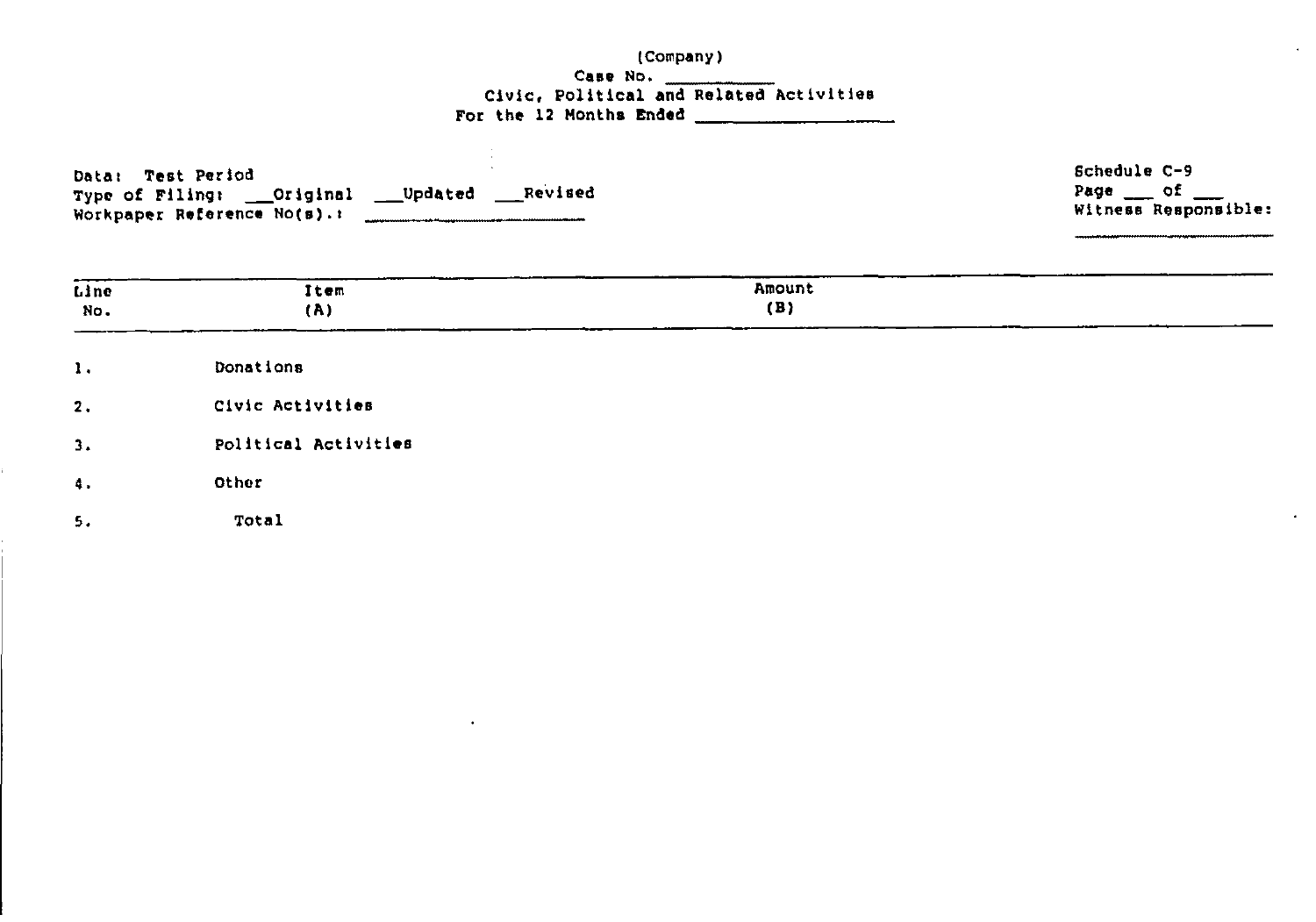### (Company Case No. Cost of Capital Summar

| Data: Test Period                                    |                      |
|------------------------------------------------------|----------------------|
| Date of Capital Structure:                           | Schedule D-1         |
| ___Updated<br>Revised<br>Type of Filing: ___Original | Page 1 of 1          |
| Workpaper Reference No(s).:                          | Witness Responsible: |

 $\sim$ 

| Line<br>No. | Class of Capital | Reference | (5)<br>Amount | ⊢o£<br>Total | (1)<br>Cost | Weighted<br>Cont(1) |
|-------------|------------------|-----------|---------------|--------------|-------------|---------------------|
|             | Long-Term Debt   | $D - 3$   |               |              |             |                     |
|             | Preferred Stock  | $D - 4$   |               |              |             |                     |
|             | Common Equity    |           |               |              |             |                     |
|             | Total Capital    |           |               |              |             |                     |

 $\ddot{\phantom{a}}$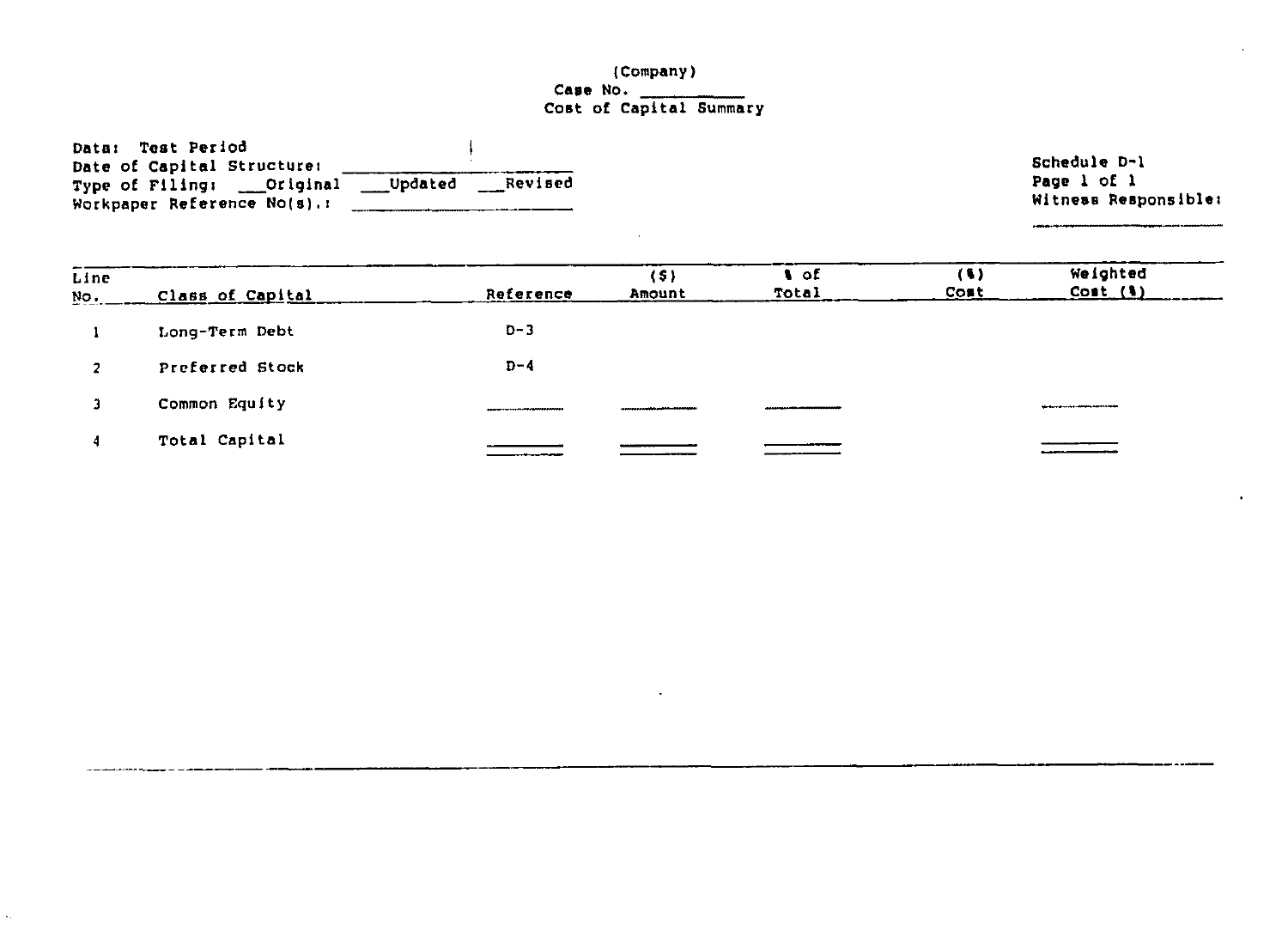Format 1 Schedule 1

|                  | COMPANY NAME<br>CASE NO. $\qquad \qquad$<br>Comparative Capital Structures (Excluding JDIC)<br>For the Periods as Shown<br>"000 Omitted" |           |       |        |          |               |          |        |          |        |          |        |          |
|------------------|------------------------------------------------------------------------------------------------------------------------------------------|-----------|-------|--------|----------|---------------|----------|--------|----------|--------|----------|--------|----------|
|                  |                                                                                                                                          | 10th Year |       |        | 9th Year |               | 8th Year |        | 7th Year |        | 6th Year |        | 5th Year |
| Line<br>No.      | Type of Capital                                                                                                                          | Amount    | Ratio | Amount | Ratio    | <b>Amount</b> | Ratio    | Amount | Ratio    | Amount | Ratio    | Amount | Ratio    |
| $\mathbf{1}$ .   | Long-Term Debt                                                                                                                           |           |       |        |          |               |          |        |          |        |          |        |          |
| $\overline{2}$ . | Short-Torm Debt                                                                                                                          |           |       |        |          |               |          |        |          |        |          |        |          |
| $\mathbf{J}$ .   | Preferred & Preference<br><b>Rt</b> ock                                                                                                  |           |       |        |          |               |          |        |          |        |          |        |          |
| I 4.             | Common Equity                                                                                                                            |           |       |        |          |               |          |        |          |        |          |        |          |
| 5.               | Other (Itemize by type)                                                                                                                  |           |       |        |          |               |          |        |          |        |          |        |          |
| 6.               | Total Capitalization                                                                                                                     |           |       |        |          |               |          |        |          |        |          |        |          |

|                       |                                 | let Year<br>Ath Year<br>3th Year<br>2nd Year |       | Latest<br>Available<br>Calendar Year |       | Average<br>Latest<br>Available<br>Latust<br>Calendar Year<br>Quarter |       |        |       |        |       |        |       |        |       |
|-----------------------|---------------------------------|----------------------------------------------|-------|--------------------------------------|-------|----------------------------------------------------------------------|-------|--------|-------|--------|-------|--------|-------|--------|-------|
| Line<br>$n_{\rm o}$ . | Type of Capital                 | <b>Amount</b>                                | Ratio | Amount                               | Ratio | <b>Amount</b>                                                        | Ratio | Amount | Ratio | Amount | Ratio | Anount | Ratio | Amount | Ratio |
| -17                   | Long-Term Debt                  |                                              |       |                                      |       |                                                                      |       |        |       |        |       |        |       |        |       |
| $\overline{z}$ .      | Short-Term Debt                 |                                              |       |                                      |       |                                                                      |       |        |       |        |       |        |       |        |       |
| 3.                    | Preferred &<br>Preference Stock |                                              |       |                                      |       |                                                                      |       |        |       |        |       |        |       |        |       |
| -4.                   | Common Equity                   |                                              |       |                                      |       |                                                                      |       |        |       |        |       |        |       |        |       |
| 5.                    | Other (Itemize<br>by type)      |                                              |       |                                      |       |                                                                      |       |        |       |        |       |        |       |        |       |
| ъ.                    | Total<br>Capitalization         |                                              |       |                                      |       |                                                                      |       |        |       |        |       |        |       |        |       |

Instructions: 1. Provide a calculation of the average year data as shown in Format 1, Schedule 2.

2. If the applicant is a member of an affiliated group, the above data is to be provided for the parent company and the system consolidated.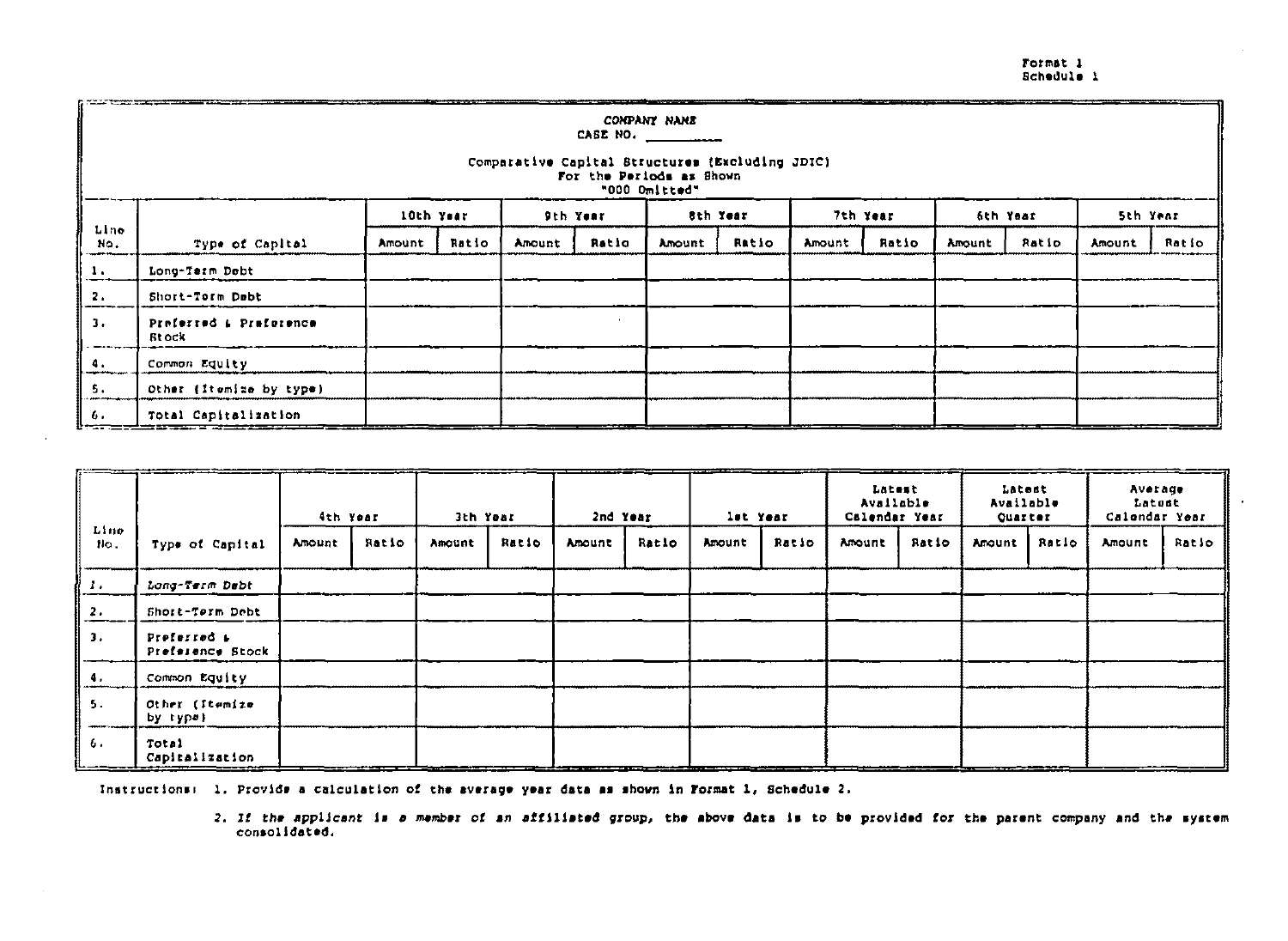Format<sub>1</sub> Schedule 2

------.<br>Andre de la component de la componentat de la componentat de la componentat de la componentat de la component COMPANY NAME CASE NO.  $\qquad \qquad \qquad$ Calculation of Average Latest Calendar Period Capital Structure 12 Months Ended "000 Omitted" Total Long-Term Short-Term Preferred Common **Retained** Total Common  $L$  in  $\sigma$ **Itam Stock\_**  $-$  Equity  $\frac{1}{2}$   $\frac{1}{2}$   $\frac{1}{2}$  $\_$ stock $\_$ **Earnings**  $(n)$ **CADITAL**  $\overline{\phantom{a}}$  . Dabt Ho.  $(b)$ ້(c) - $(d)$  $\frac{1}{\sqrt{2}}$  $(5)$  $(9)$  $(h)$ ----<del>-------</del>-—— . . . . . . . . <del>.</del> se alasmed 2010/01/27 12:00:00 02:00:00 and the communication of the **Balance Beginning**  $\mathbf{1}$ . - 11 let Honth  $\mathbf{2}$ 2nd Month  $\mathbf{J}$ . Jth Month  $\mathbf{4.}$ 4th Honth  $5.1$  $\alpha$  . 5th Month  $T_{\rm eff}$ 6th Month  $B.$ 7th Honth **Bih Honth**  $9.$ 9th Honth 10. 10th Month  $11.$ 11th Month  $12.$ 12th Month  $11.$  $14.$ Total (Ll through L13)  $15.$ Average balance  $(L14 + 13)$  $16.$ Average capitalization ratios End-of-period capitalization ratios 17. 1. If applicable, provide an additional achedule in the above format excluding common equity in subsidiaries from the total Instructionar company capital structure. Show the amount of common equity excluded. 2. Include premium on class of stock.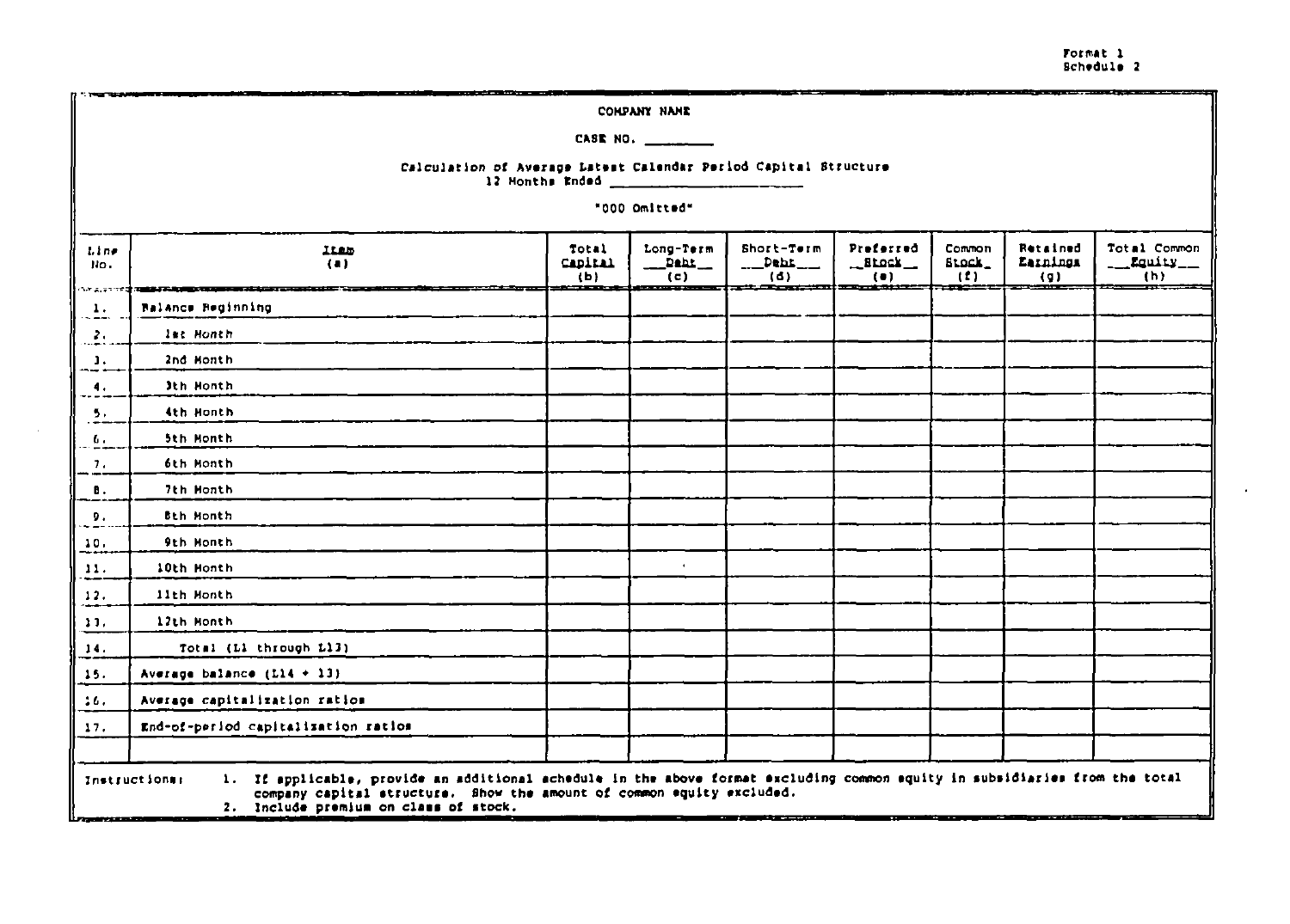|             | COMPANY NAME<br>CABE NO. ______<br>Schedule of Outstanding Long-Term Debt<br>For the Calendar Year Ended December 11, ___________                                                                                                                                                                                                                                                                                                                                                                |  |  |  |  |  |  |  |  |  |  |  |  |
|-------------|--------------------------------------------------------------------------------------------------------------------------------------------------------------------------------------------------------------------------------------------------------------------------------------------------------------------------------------------------------------------------------------------------------------------------------------------------------------------------------------------------|--|--|--|--|--|--|--|--|--|--|--|--|
| Line<br>No. | Bond<br>Cost<br>Cost<br><b>Type</b><br>Annualised<br>Actual<br>Rating<br>Type<br><b>Rate</b><br>Rate<br>Coupon<br>Date<br>Date<br>٥£<br>Interest<br>Cost<br>at Time<br>-of<br>a t<br><b>to</b><br>Interest<br>of<br>Amount<br><b>Debt</b><br>оf<br><b>Obligation</b><br>CorrigixCorrier<br>$\frac{ot - t}{16}$<br>$rac{1}{(k)}$<br>Quistanding<br>Maturity<br>Haturity<br>$-$ Rate $-$<br><b>Jasua</b><br>Issue<br><b>Lange</b><br>$\{1\}$<br>ŧΠ<br>(d)<br>(b)<br>$($ a $)$<br>$\left( c\right)$ |  |  |  |  |  |  |  |  |  |  |  |  |
|             | كالأخلافة<br><b><i><u>Particular Contents and Contents and Contents and Contents and Contents and Contents and Contents and Contents and Contents and Contents and Contents and Contents and Contents and Contents and Contents and Contents and </u></i></b><br>Total Long-Term Debt and<br>Annualized Cost                                                                                                                                                                                     |  |  |  |  |  |  |  |  |  |  |  |  |
|             | Annualized Comt rate (Total<br>$Col. (i) + Total Col. (d)$<br>Actual Long-Term Dabt Cost<br>Rate [Total Col. k + Total<br>Reported in Col. (c) Line 15<br>of Format 1. Schedule 2)                                                                                                                                                                                                                                                                                                               |  |  |  |  |  |  |  |  |  |  |  |  |

Format 2a

<sup>1</sup> Nominal Rate

- <sup>2</sup> Nominal Rate Plus Discount of Premium Amortization
- <sup>3</sup> Nominal Rate Plus Discount or Premium Amortization and Issuance Cost
- <sup>4</sup> Standard and Poor's, Moody, etc.
- <sup>5</sup> Sum of Accrued Interest Amortization of Discount or Premium and Issuance Cost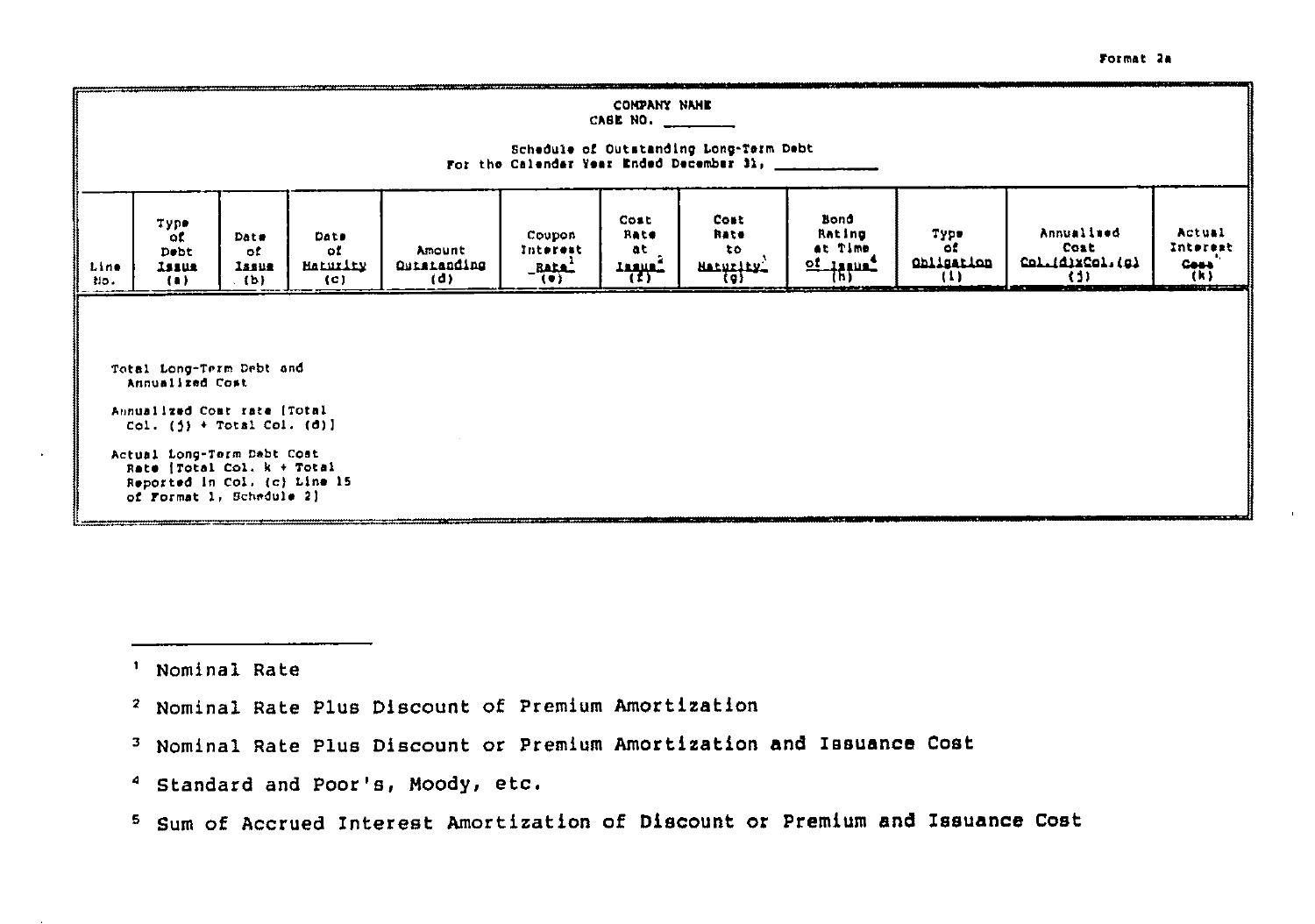#### Format 2b

|             |                                                                                                             |                             |                                        | CONPANY NAME                        |                                         |                                                   |                                                                      |  |  |  |  |  |
|-------------|-------------------------------------------------------------------------------------------------------------|-----------------------------|----------------------------------------|-------------------------------------|-----------------------------------------|---------------------------------------------------|----------------------------------------------------------------------|--|--|--|--|--|
|             | CASE NO. _______                                                                                            |                             |                                        |                                     |                                         |                                                   |                                                                      |  |  |  |  |  |
|             | Schedule of Short-Term Debt                                                                                 |                             |                                        |                                     |                                         |                                                   |                                                                      |  |  |  |  |  |
|             | For the Year Ended                                                                                          |                             |                                        |                                     |                                         |                                                   |                                                                      |  |  |  |  |  |
| Line<br>No. | Type of<br><b>Dobt</b><br><b>Instrument</b><br>(a)                                                          | Date<br>of.<br>Irane<br>(b) | <b>Date</b><br>۵£<br>Maturity<br>${c}$ | <b>Amount</b><br>Qutstanding<br>(d) | Nominal<br>Interest<br><b>RALE</b><br>( | rifective<br>Interest<br><b>Contribute</b><br>(1) | Annualized<br>Interest Cost<br>Col.(d) xCol.(f)<br>$\left( q\right)$ |  |  |  |  |  |
|             |                                                                                                             |                             |                                        |                                     |                                         |                                                   |                                                                      |  |  |  |  |  |
|             |                                                                                                             |                             |                                        |                                     |                                         |                                                   |                                                                      |  |  |  |  |  |
|             |                                                                                                             |                             |                                        |                                     |                                         |                                                   |                                                                      |  |  |  |  |  |
|             |                                                                                                             |                             |                                        |                                     |                                         |                                                   |                                                                      |  |  |  |  |  |
|             | Total Short-Term Debt                                                                                       |                             |                                        |                                     |                                         |                                                   |                                                                      |  |  |  |  |  |
|             | Annualized Cost Rate (Total Col. (g) + Total col. (d)]                                                      |                             |                                        |                                     |                                         |                                                   |                                                                      |  |  |  |  |  |
|             | Actual Interest Paid or Accrued on Short-Term<br>Debt during the Year (Report in Col. (g) of this schedule) |                             |                                        |                                     |                                         |                                                   |                                                                      |  |  |  |  |  |
|             | Average Short-Term Debt - Format 1, Schedule 2<br>Line 15 Col. (d) (Report in Col. (g) of this schedule)    |                             |                                        |                                     |                                         |                                                   |                                                                      |  |  |  |  |  |
|             | Interest Cost Rate [Actual Interest +<br>Average Short-Term Debt) [Report in Col (f) of this echedule]      |                             |                                        |                                     |                                         |                                                   |                                                                      |  |  |  |  |  |

1. In all instances where the Effective Interest Cost Rate is different from the Nominal Interest Rate provide a<br>calculation of the effective Interest Cost Rate in sufficient detail to ghow the items of costs that cause th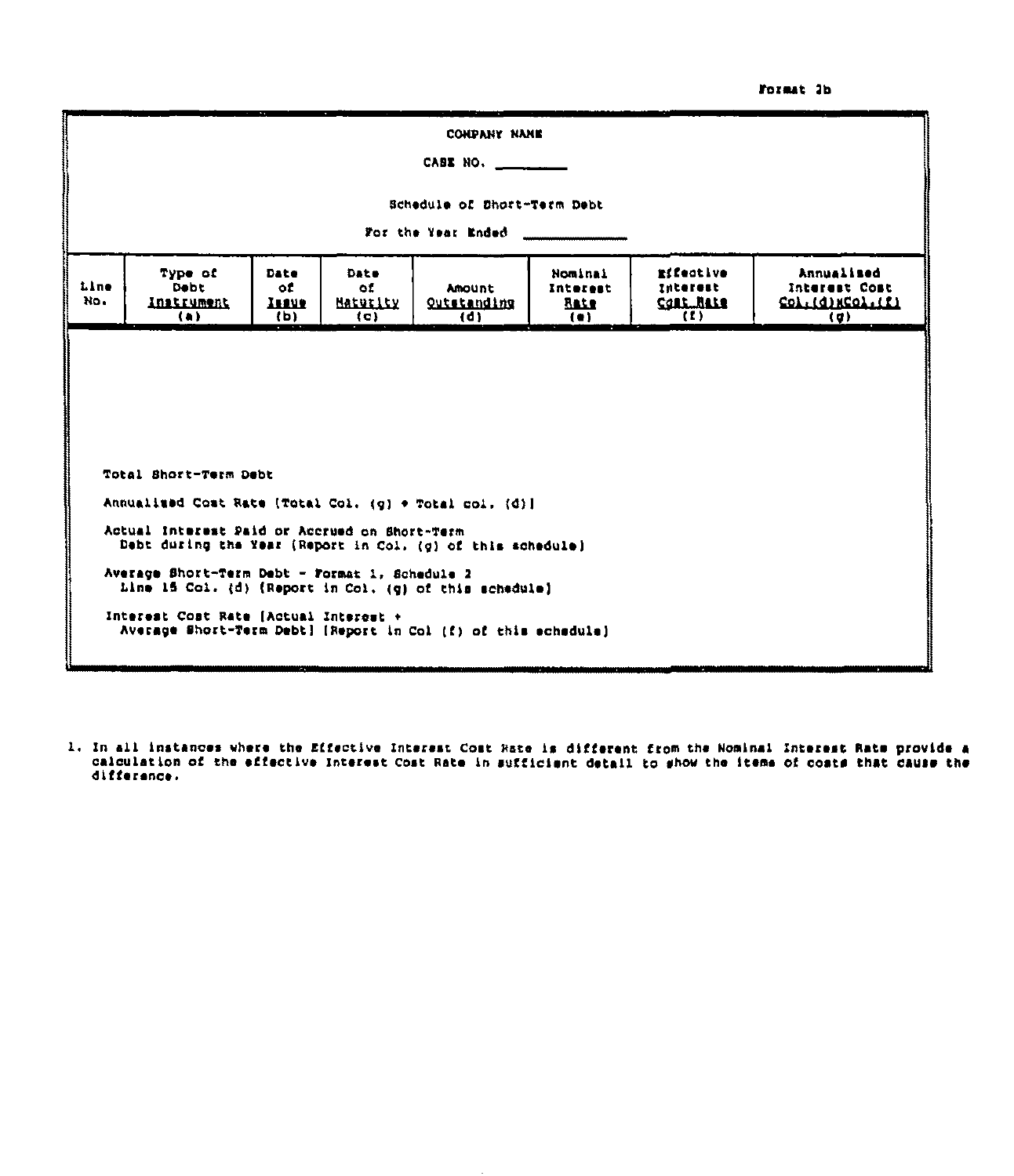|                             | a contra come a la come a concentración de la contrada por establecer a un segundo de la contrada de          |                            |                                      |                                                   | COKPANY HAME                 |                                                                             |                                                              | ---                   | the property and the contract of the property of the contract of the |
|-----------------------------|---------------------------------------------------------------------------------------------------------------|----------------------------|--------------------------------------|---------------------------------------------------|------------------------------|-----------------------------------------------------------------------------|--------------------------------------------------------------|-----------------------|----------------------------------------------------------------------|
|                             |                                                                                                               |                            |                                      |                                                   | CASE NO. $\qquad$            |                                                                             |                                                              |                       |                                                                      |
|                             |                                                                                                               |                            |                                      | Schedule of Outstanding Shares of Preferred Stock |                              |                                                                             |                                                              |                       |                                                                      |
|                             |                                                                                                               |                            |                                      | For the Calendar Year Ended December 31.          |                              |                                                                             |                                                              |                       |                                                                      |
| Line<br>No.<br>an a several | Description<br>of Jasue<br>(a)                                                                                | Date<br>оf<br>lasue<br>(D) | Amount<br>said<br>$\left( c \right)$ | Amount<br>Quistanding<br>(d)                      | Dividend<br><b>BALB</b><br>( | Cost Rate<br>at.<br><u>121110</u><br>(1)<br>121023-0020<br><b>RESIDENTS</b> | Annualized<br>Cost<br>$C_0$ ) $C_1$ $C_2$ $C_3$ $C_4$<br>(0) | Actual<br>Cost<br>(h) | Convertibility<br>Enatures<br>(1)                                    |
|                             |                                                                                                               |                            |                                      |                                                   |                              |                                                                             |                                                              |                       |                                                                      |
|                             |                                                                                                               |                            |                                      |                                                   |                              |                                                                             |                                                              |                       |                                                                      |
| Total                       |                                                                                                               |                            |                                      |                                                   |                              |                                                                             |                                                              |                       |                                                                      |
|                             | Annualized Cost Rate (Total<br>Col. (g) $\rightarrow$ Total Col. (d)]                                         |                            |                                      |                                                   |                              |                                                                             |                                                              |                       |                                                                      |
|                             | Actual Cost Rate [Total<br>$Col.$ (h) + Total Reported in<br>Col. $(e)$ , Line 15 of Format 1,<br>Schedule 2) |                            |                                      |                                                   |                              |                                                                             |                                                              |                       |                                                                      |

Instructions

1. If the applicant has issued no preferred stock, this echedule may be omitted.

<u>|| 1911.72.2. ILLUMENT STATES IN THE CONTRACT OF THE CONTRACT OF THE CONTRACT OF THE CONTRACT OF THE CONTRACT OF THE CONTRACT OF THE CONTRACT OF THE CONTRACT OF THE CONTRACT OF THE CONTRACT OF THE CONTRACT OF THE CONTRACT</u>

Format 3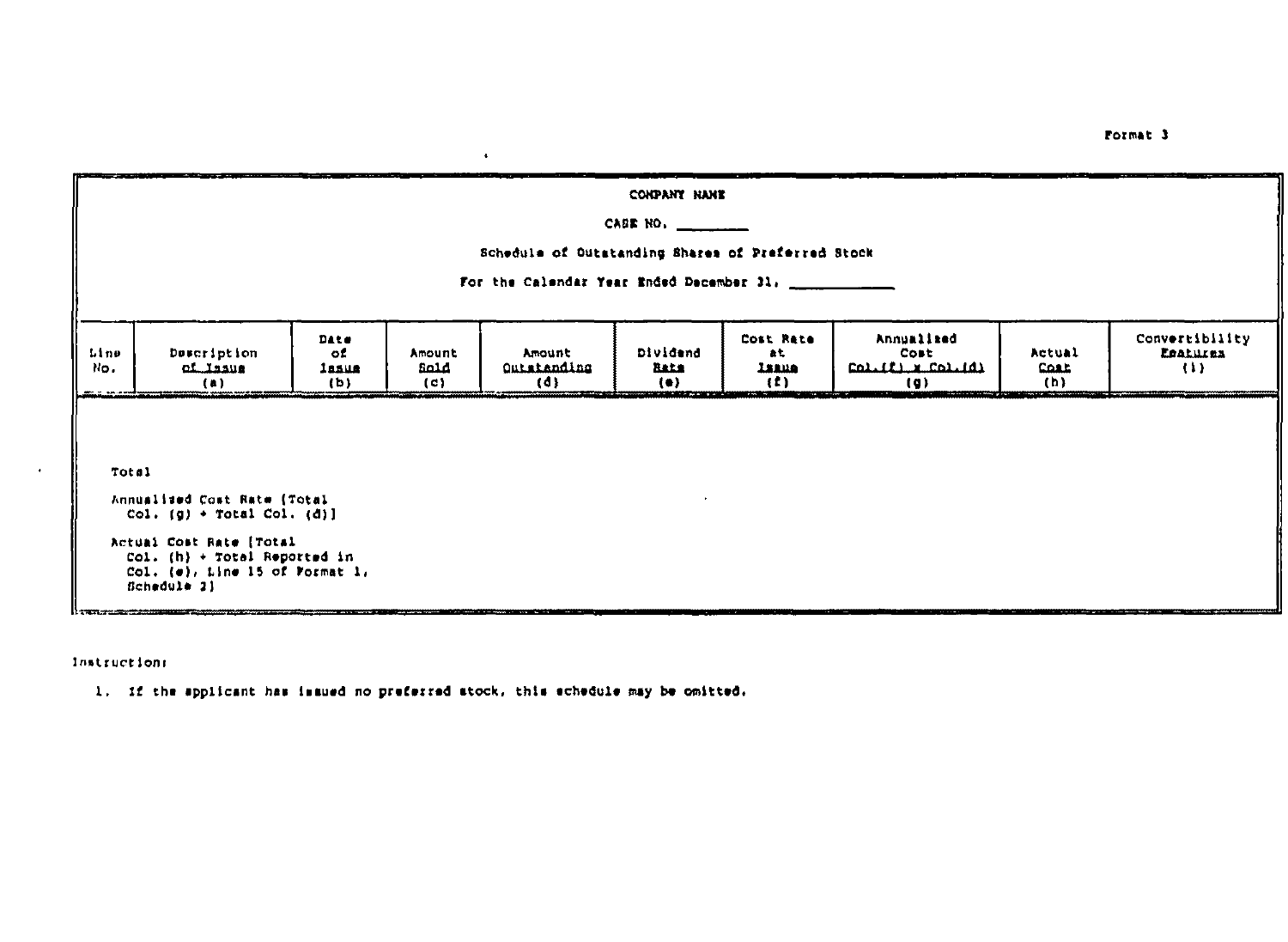|                    |                                                                                                                                                                                                                                |                       |                      |                                           |                           |                                                                                                                          |                               | Format 4a              |
|--------------------|--------------------------------------------------------------------------------------------------------------------------------------------------------------------------------------------------------------------------------|-----------------------|----------------------|-------------------------------------------|---------------------------|--------------------------------------------------------------------------------------------------------------------------|-------------------------------|------------------------|
|                    |                                                                                                                                                                                                                                |                       |                      | COMPANY NAME                              |                           |                                                                                                                          |                               |                        |
|                    |                                                                                                                                                                                                                                |                       |                      | Case No. _                                |                           |                                                                                                                          |                               |                        |
|                    |                                                                                                                                                                                                                                |                       |                      | Schedule of Common Stock Issue            |                           |                                                                                                                          |                               |                        |
|                    |                                                                                                                                                                                                                                |                       |                      | For the 5 Year Pariod Ended__             |                           |                                                                                                                          |                               |                        |
|                    | DATE OF                                                                                                                                                                                                                        |                       | <b>Number</b>        | <b>SERVICE COMMUNICATION</b><br>Price Per | Price Per                 | Book value                                                                                                               | ويند المنكلة<br>Selling Exps. | سمائه ف<br>Net         |
| والمستناد<br>Iusue | Announcement                                                                                                                                                                                                                   | Registration          | of Shares<br>Issued  | Share to<br>Public                        | Share (Net<br>to Company) | Per Share At<br>Date of Iasue                                                                                            | As bof gross<br>Issue Amount  | Proceeds<br>to Company |
|                    | and the second control of the second second second second second second second second second second second second second second second second second second second second second second second second second second second sec | <u>e grupo espera</u> | ستان المتحدث بالوجور | .                                         |                           |                                                                                                                          |                               | فيجسدون والأناة        |
|                    |                                                                                                                                                                                                                                |                       |                      |                                           |                           |                                                                                                                          |                               |                        |
|                    |                                                                                                                                                                                                                                |                       |                      |                                           |                           |                                                                                                                          |                               |                        |
|                    |                                                                                                                                                                                                                                |                       |                      |                                           |                           |                                                                                                                          |                               |                        |
|                    |                                                                                                                                                                                                                                |                       |                      |                                           |                           |                                                                                                                          |                               |                        |
|                    |                                                                                                                                                                                                                                |                       |                      |                                           |                           |                                                                                                                          |                               |                        |
|                    |                                                                                                                                                                                                                                |                       |                      |                                           |                           |                                                                                                                          |                               |                        |
|                    |                                                                                                                                                                                                                                |                       |                      |                                           |                           |                                                                                                                          |                               |                        |
|                    |                                                                                                                                                                                                                                |                       |                      |                                           |                           |                                                                                                                          |                               |                        |
|                    |                                                                                                                                                                                                                                |                       |                      |                                           |                           |                                                                                                                          |                               |                        |
|                    |                                                                                                                                                                                                                                |                       |                      |                                           |                           |                                                                                                                          |                               |                        |
|                    |                                                                                                                                                                                                                                |                       |                      |                                           |                           |                                                                                                                          |                               |                        |
|                    |                                                                                                                                                                                                                                |                       |                      |                                           |                           |                                                                                                                          |                               |                        |
| Instructions:      |                                                                                                                                                                                                                                |                       |                      |                                           |                           |                                                                                                                          |                               |                        |
|                    |                                                                                                                                                                                                                                |                       |                      |                                           |                           | 1. If applicant is a member of an sfflliate group, provide in a separate achedule the above data for the parent company. |                               |                        |

 $\sim$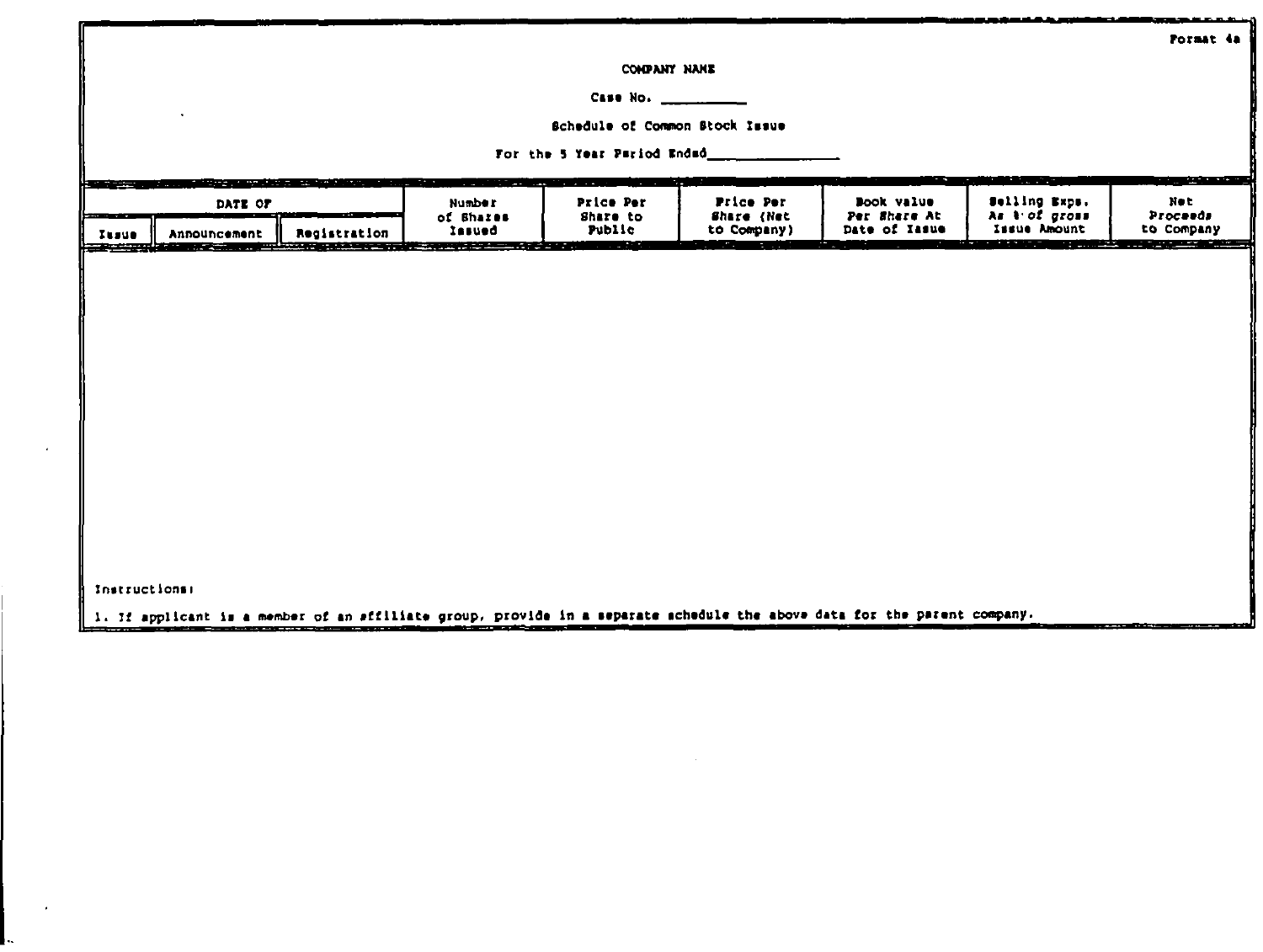### COMPANY NAME

 $\ddot{\phantom{a}}$ 

### CASE NO.

QUARTERLY AND ANNUAL COMMON STOCK INFORMATION FOR THE PERIODS AS SHOWN

| Period                                                                                   | Average No.<br>of Shares<br>Outstanding<br>(000) | <b>Book</b><br>Value<br>(s) | Earnings<br>Per<br><b>Share</b><br>(S) | Dividend<br>Rate<br>Per<br><b>Share</b><br>(5) | Return on<br>Average<br>Common<br>Equity<br>(5) |
|------------------------------------------------------------------------------------------|--------------------------------------------------|-----------------------------|----------------------------------------|------------------------------------------------|-------------------------------------------------|
| 5th Calendar Year:<br>1st Quarter<br>2nd Quarter<br>3rd Quarter<br>4th Quarter<br>Annual |                                                  |                             |                                        |                                                |                                                 |
| 4th Calendar Year:<br>1st Quarter<br>2nd Quarter<br>3rd Quarter<br>4th Quarter<br>Annual |                                                  |                             |                                        |                                                |                                                 |
| 3rd Calendar Year:<br>1st Quarter<br>2nd Quarter<br>3rd Quarter<br>4th Quarter<br>Annual |                                                  |                             |                                        |                                                |                                                 |
| 2nd Calendar Year:<br>1st Quarter<br>2nd Quarter<br>3rd Quarter<br>4th Quarter<br>Annual |                                                  |                             |                                        |                                                |                                                 |
| 1st Calendar Year:<br>1st Quarter<br>2nd Quarter<br>3rd Quarter<br>4th Quarter<br>Annual |                                                  |                             |                                        |                                                |                                                 |
| Latest                                                                                   |                                                  |                             |                                        |                                                |                                                 |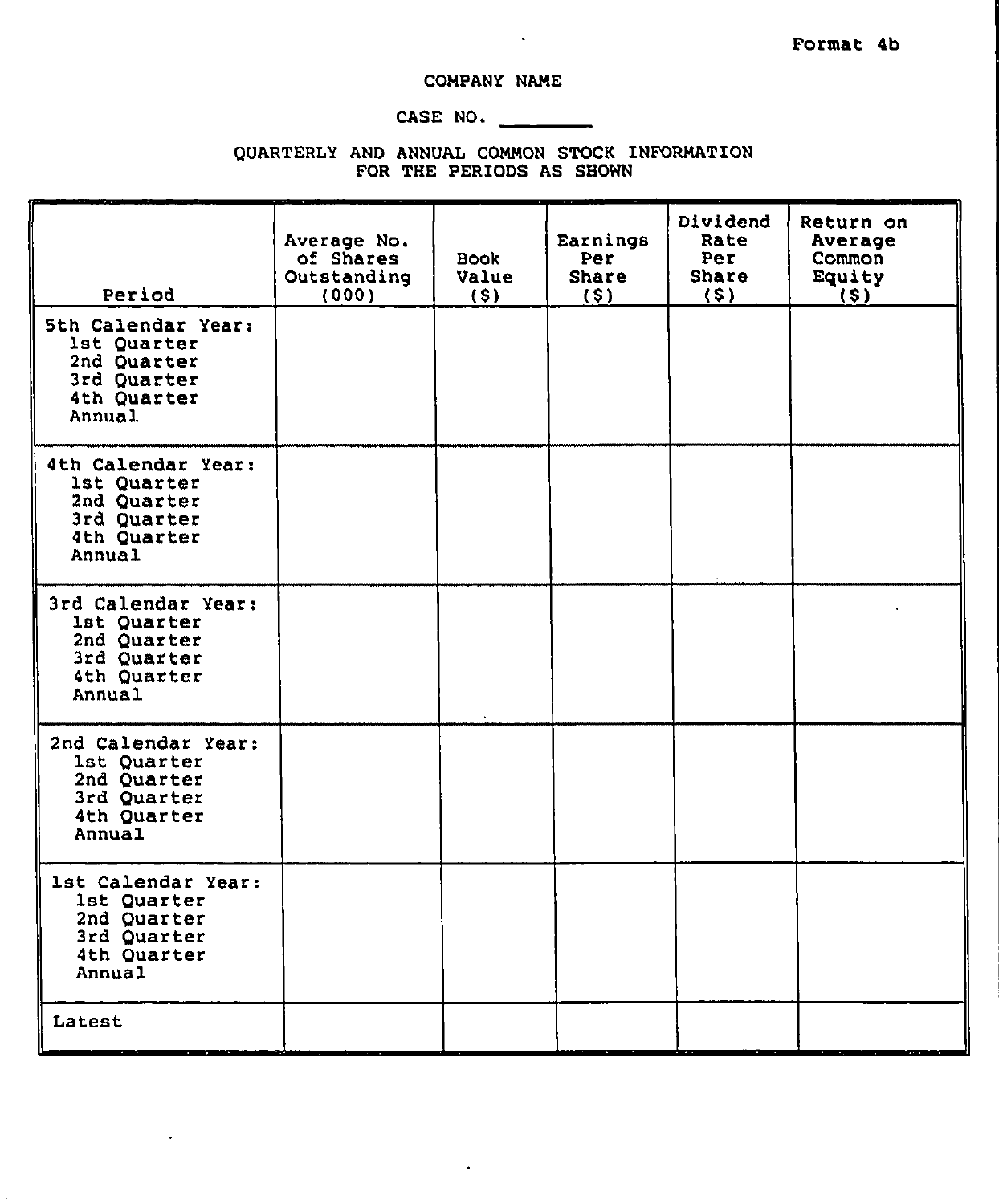$\cdot$ 

| COMPANY NAME                                  |                                                 |                   |                                                 |                          |                                                                                                                      |                      |                                                 |                       |                                                 |                      |                                                 |
|-----------------------------------------------|-------------------------------------------------|-------------------|-------------------------------------------------|--------------------------|----------------------------------------------------------------------------------------------------------------------|----------------------|-------------------------------------------------|-----------------------|-------------------------------------------------|----------------------|-------------------------------------------------|
| CASE NO.                                      |                                                 |                   |                                                 |                          |                                                                                                                      |                      |                                                 |                       |                                                 |                      |                                                 |
| Computation of Fixed Charge Coverage Ratios   |                                                 |                   |                                                 |                          |                                                                                                                      |                      |                                                 |                       |                                                 |                      |                                                 |
| For the Periods as Shown                      |                                                 |                   |                                                 |                          |                                                                                                                      |                      |                                                 |                       |                                                 |                      |                                                 |
| 10th Calendar Year                            |                                                 | 9th Calendar Ymar |                                                 | <b>Bth Calendar Year</b> |                                                                                                                      | 7th Calendar Year    |                                                 | 6th Calendar Year     |                                                 | 5th Calendar Year    |                                                 |
| Soc<br>Nethod                                 | Bond or<br>Hortgage<br>Indenture<br>Requirement | Sec.<br>Hethod    | Bond or<br>Mortgage<br>Indenture<br>Requirement | Bec<br>Nethod            | Bond or<br><b>Mortgage</b><br>Indenture<br>Requirement                                                               | <b>Bec</b><br>Mathod | Bond or<br>Hortgage<br>Indenture<br>Requirement | $S \cdot c$<br>Hethod | Bond or<br>Mortgage<br>Indenture<br>Requirement | <b>Eec</b><br>Hethod | Bond or<br>Mortgage<br>Indenture<br>Requirement |
|                                               |                                                 |                   |                                                 |                          |                                                                                                                      |                      |                                                 |                       |                                                 |                      |                                                 |
|                                               |                                                 |                   |                                                 |                          |                                                                                                                      |                      |                                                 |                       |                                                 |                      |                                                 |
| No. Item                                      |                                                 |                   |                                                 |                          |                                                                                                                      |                      |                                                 |                       |                                                 |                      |                                                 |
| Net Income<br>Additions:<br>Ttemize           |                                                 |                   |                                                 |                          |                                                                                                                      |                      |                                                 |                       |                                                 |                      |                                                 |
| Total Additions<br>Deductions:<br>Itemize     |                                                 |                   |                                                 |                          |                                                                                                                      |                      |                                                 |                       |                                                 |                      |                                                 |
| Total Deductions                              |                                                 |                   |                                                 |                          |                                                                                                                      |                      |                                                 |                       |                                                 |                      |                                                 |
| Income Available for<br>Fixed Charge Coverage |                                                 |                   |                                                 |                          |                                                                                                                      |                      |                                                 |                       |                                                 |                      |                                                 |
| Fixed Charges                                 |                                                 |                   |                                                 |                          |                                                                                                                      |                      |                                                 |                       |                                                 |                      |                                                 |
| Fixed Charge Coverage<br>Ratio                |                                                 |                   |                                                 |                          |                                                                                                                      |                      |                                                 |                       |                                                 |                      |                                                 |
|                                               |                                                 |                   |                                                 |                          | <u> Alexander de la component de la component de la component de la component de la component de la component de</u> |                      |                                                 |                       |                                                 |                      |                                                 |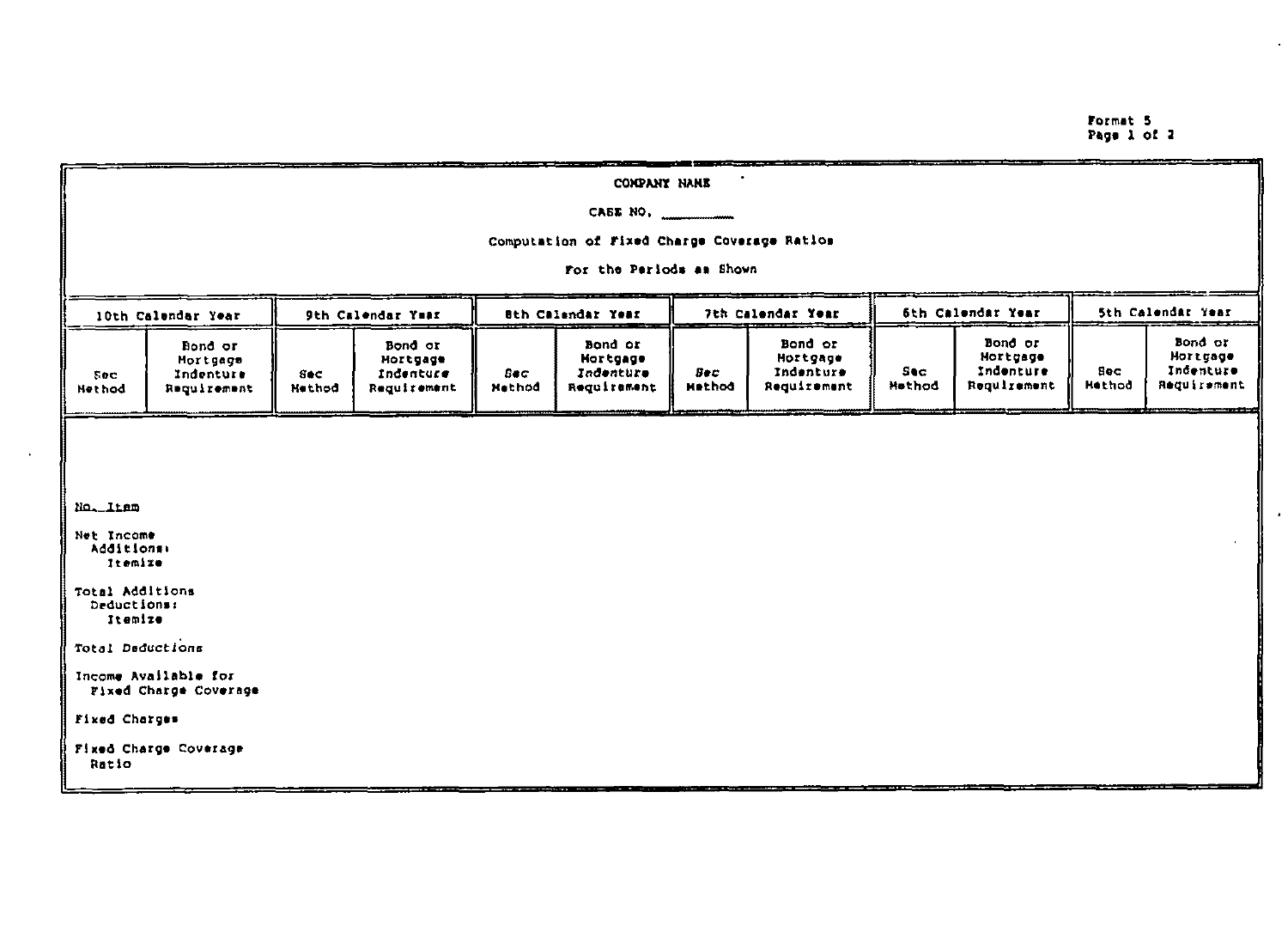## Format 5<br>Page 2 of 2

| COMPANY NAME                                                      |                                                 |                                                             |                                                 |                      |                                                 |                       |                                                 |                                    |                                                 |
|-------------------------------------------------------------------|-------------------------------------------------|-------------------------------------------------------------|-------------------------------------------------|----------------------|-------------------------------------------------|-----------------------|-------------------------------------------------|------------------------------------|-------------------------------------------------|
| CASE NO.                                                          |                                                 |                                                             |                                                 |                      |                                                 |                       |                                                 |                                    |                                                 |
| Computation of Fixed Charge Coverage Ratios                       |                                                 |                                                             |                                                 |                      |                                                 |                       |                                                 |                                    |                                                 |
| For the Periods as Shown                                          |                                                 |                                                             |                                                 |                      |                                                 |                       |                                                 |                                    |                                                 |
| 4th Calendar Year                                                 |                                                 | <u>sta anno mateixis communication</u><br>3rd Calendar Year |                                                 | 2nd Calendar Year    |                                                 | Int Calendar Year     |                                                 | Latest Available Calendar<br>Year. |                                                 |
| Sec.<br>Nethod                                                    | Bond or<br>Hortgage<br>Indenture<br>Requirement | <b>Sec</b><br><b>Hathod</b>                                 | Bond or<br>Mortgage<br>Indenture<br>Requirement | <b>Bec</b><br>Method | Bond or<br>Hortgage<br>Indenture<br>Requirement | Sec.<br><b>Method</b> | Bond or<br>Mortgage<br>Indenture<br>Requirement | Sec.<br>Method                     | sond or<br>Mortgage<br>Indenture<br>Regulrement |
| No. Itam<br>Additions:                                            | Net Income                                      |                                                             |                                                 |                      |                                                 |                       |                                                 |                                    |                                                 |
| Itenize<br>Total Additions<br>Deductions:<br>Itemize              |                                                 |                                                             |                                                 |                      |                                                 |                       |                                                 |                                    |                                                 |
| Total Deductions<br>Income Available for<br>Fixed Charge Coverage |                                                 |                                                             |                                                 |                      |                                                 |                       |                                                 |                                    |                                                 |
| Fixed Charges                                                     |                                                 |                                                             |                                                 |                      |                                                 |                       |                                                 |                                    |                                                 |
| Fixed Charge Coverage<br>Ratio                                    |                                                 |                                                             |                                                 |                      |                                                 |                       |                                                 |                                    |                                                 |

l.